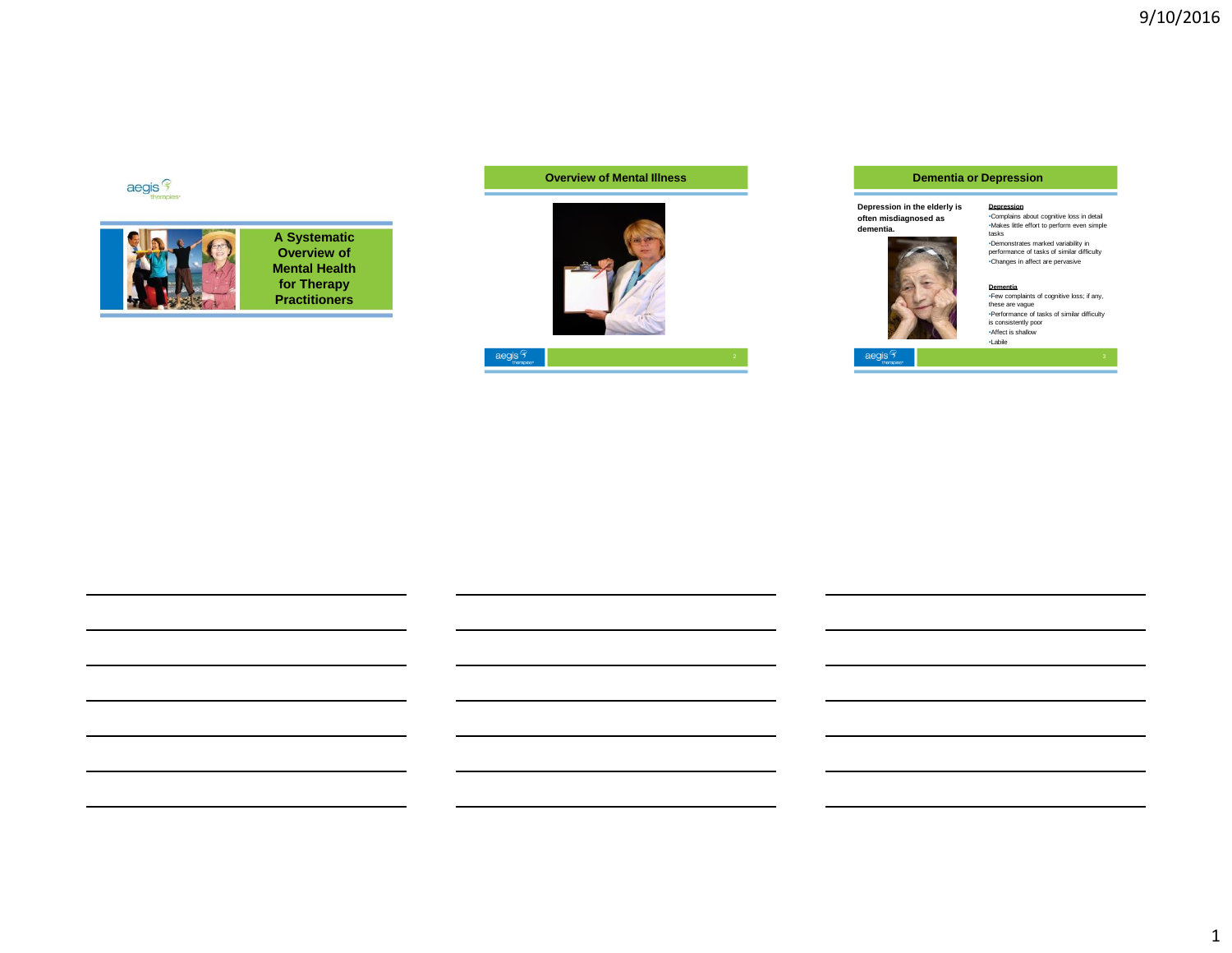### **Mental vs. Physical**

- **Don't take mental health symptoms personally**
- **Mental health symptoms = physical health symptoms** • **Complications from physical illness = complications from mental illness**
	- Wound from diabetes
	- Manipulative behavior from borderline personality disorder
- **Setting your own boundaries to keep yourself safe is required**
- **Ensuring you take care of your own mental health is required, as this type of work can be emotionally challenging and at times exhausting**

|--|--|--|--|

### **Medications**





#### **Medications**

### • **Factors that can impact how medications work**

- Type of mental disorder (depression vs. schizophrenia)
- Age, gender, and body size
- Physical illnesses/co-morbidities
- Habits such as smoking and drinking
- Liver and kidney function
- Genetics
- Other medications and herbal/vitamin supplements
- Diet
- Whether medications are taken as prescribed

 $\text{aegis} \mathcal{F}$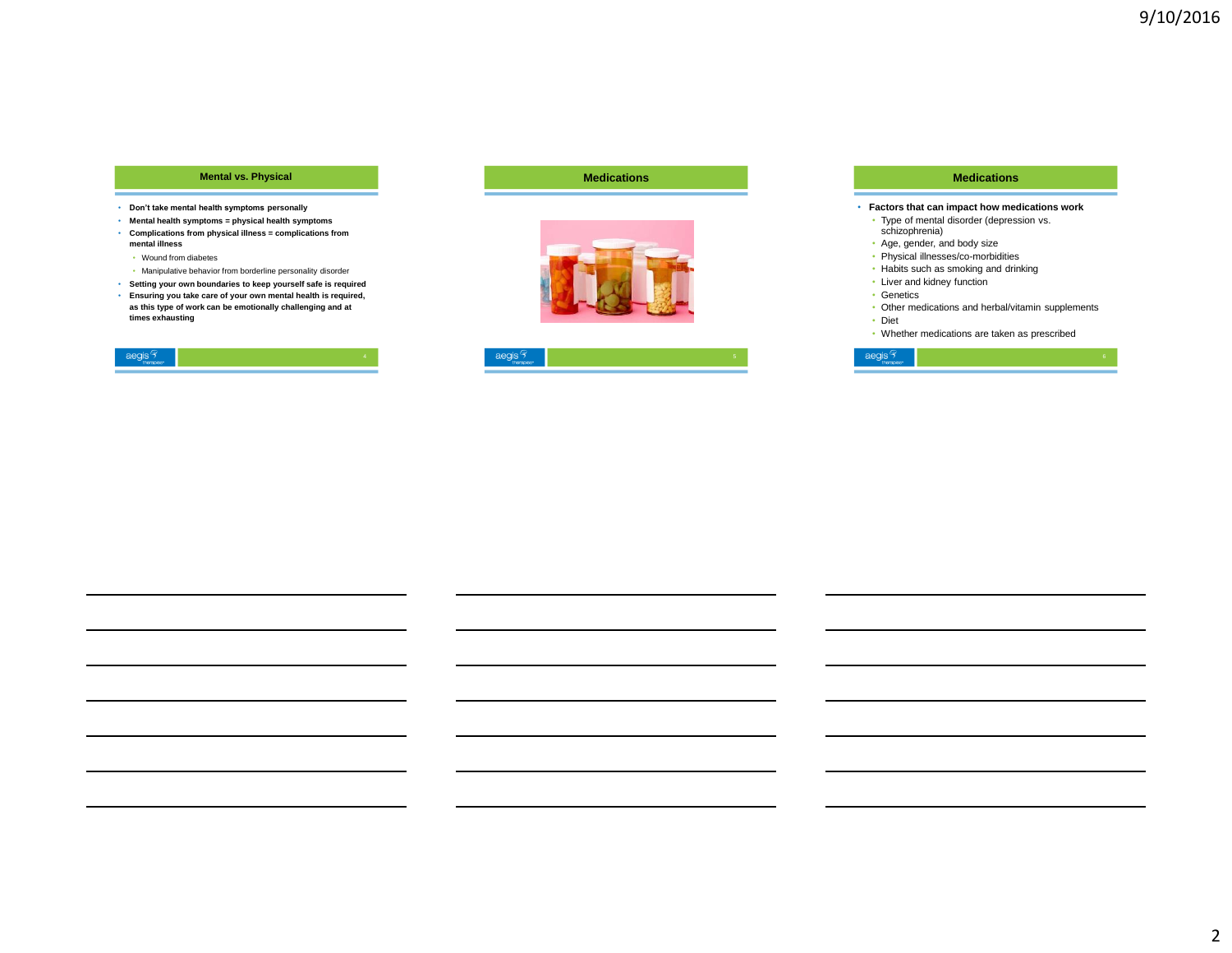### **Medications**

**Medications - It is important to know the medications your patients receive and any known side effects.**

- Type
- Dose
- PRN vs. scheduled
- How long patient has been on the medication
- Want to be informed prior to starting medications, any change in medications, awareness of contraindications of all medications, etc.
- A strong relationship with pharmacist, GNP, nursing, and physician is key.

|  | <b>PACIE</b> |  |  |
|--|--------------|--|--|
|--|--------------|--|--|

### **2012 CMS Initiative**

- CMS developed a national action plan to improve behavioral health management and to safeguard nursing home residents from unnecessary antipsychotic drug use.
- The goals were to improve non-pharmacologic interventions for behavioral health management in nursing homes and, therefore, to reduce inappropriate antipsychotic medication use in nursing homes and other care settings.

• (CMS, October 2012)



#### **Reasons for the CMS Initiative**

• **Nationwide there is a high prevalence of antipsychotic drug use in nursing homes.**

#### • **Antipsychotic medication:**

- Can be dangerous to residents
- Is poorly regulated in regard to utilization in some states • Can be expensive
- Is sometimes given without first trying other methods to address issues
- Is believed to lead to many residents' death when used inappropriately
- Is often considered a chemical restraint

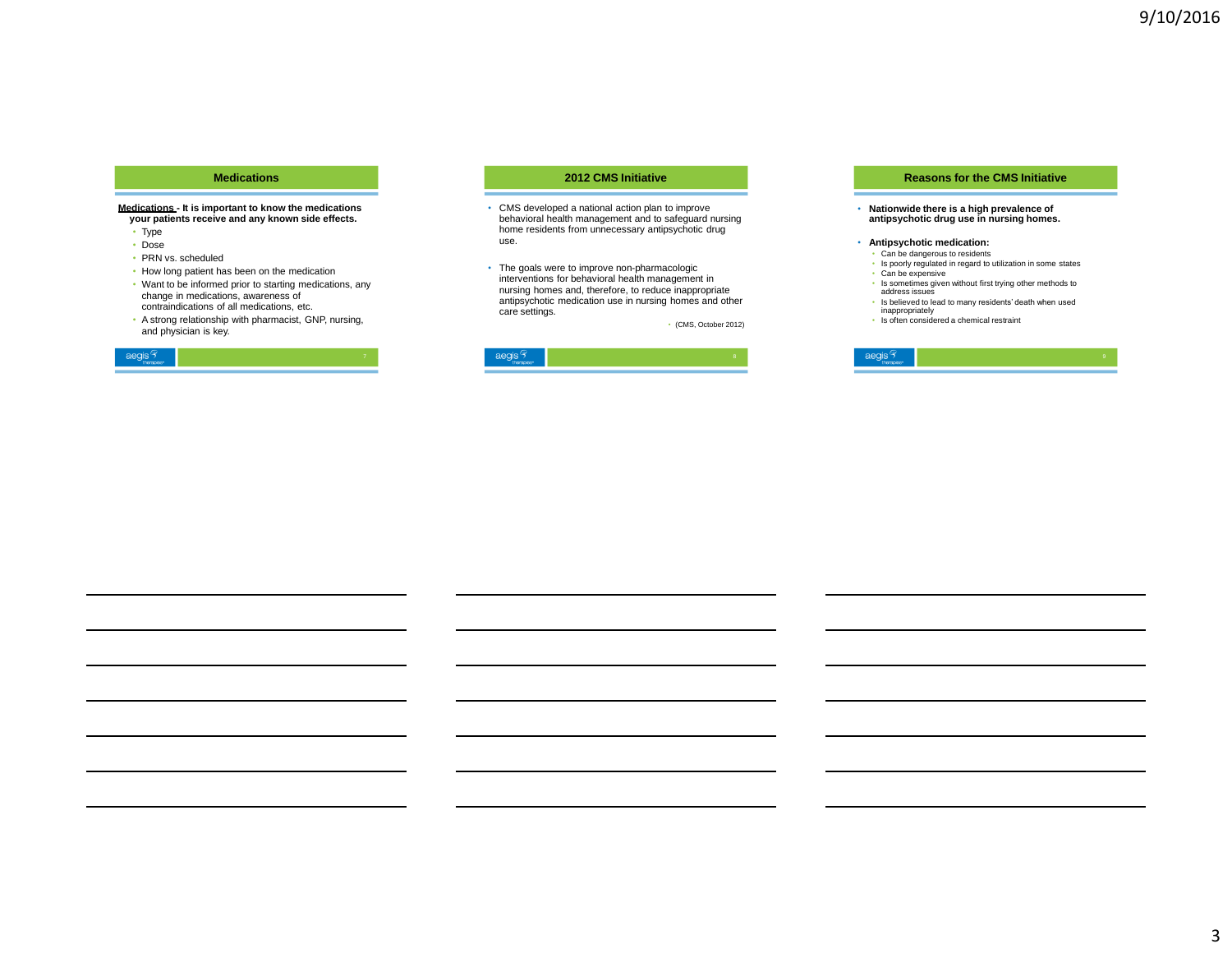## **Antipsychotic Medication Reduction Role of Therapy**

- **Review with nursing residents currently on psychoactive medications.**
- **Determine if therapeutic interventions may reduce the need for psychoactive medications.**
- **Assess resident if indicated:**
	- Develop program to address behavioral issues
	- Utilize cognitive testing to help impact of different
	- medications
	- Educate the facility staff on behavioral techniques
- **Develop system to facilitate referrals to therapy before a patient is put on antipsychotic medications.**
- **Assist with determining the optimal dose with cognitive testing.**

| <b>Property of the Company</b> |
|--------------------------------|
|--------------------------------|

#### **Antipsychotic Medication Reduction Therapy Screens**

#### • **Questions to ask during the screen for looking at medication reduction:**

- How long has this behavior been occurring that resulted in the use of the medication?
- What interventions/approaches have been successfully or unsuccessfully attempted?
- Ask "why" the resident is displaying that behavior five times. What need is the resident trying to communicate?
- What time of day does the resident exhibit concerning behaviors?
- Is there a functional maintenance program (FMP) in place to address the concerning behaviors?



## **Antipsychotic Medication Reduction Determining the Need for Skilled Intervention**

- **Proceed with skilled intervention if an FMP has never been established to address:**
	- Impairments in ADLs
- Behavior issues
- Ability to be involved in purposeful activity
- Communication, pragmatics
- Risk for falls
- Poor positioning
- Reduced mobility
- **Proceed with skilled intervention if the FMP which was developed is no longer effective**

|--|--|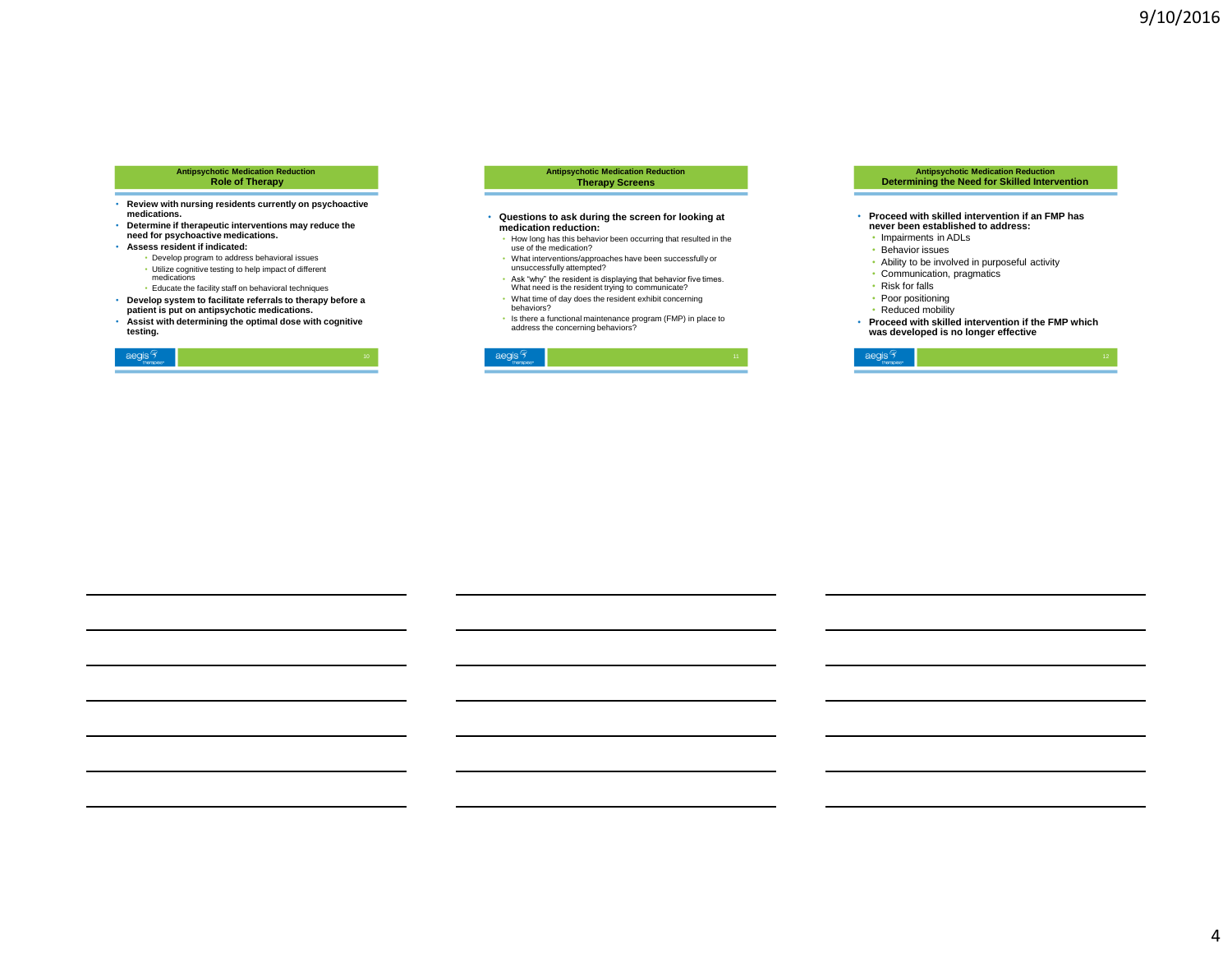### **Schizophrenia**

| •Thorazine<br>•Clozaril<br>·Haldol<br>•Geodon<br>•Risperdal<br>·Invega<br>•Zyprexa<br>•Seroquel<br>•Abilify | <b>Common Medications</b> | <b>Common Side Effects</b><br>•Drowsiness<br>•Dizziness when changing<br>positions<br>•Blurred vision<br>•Rapid heartbeat<br>•Rigidity<br>•Persistent muscle spasms<br>•Tremors<br><b>·Restlessness</b><br><b>·Tardive dyskinesia (muscle</b><br>movements a person cannot<br>control) |
|-------------------------------------------------------------------------------------------------------------|---------------------------|----------------------------------------------------------------------------------------------------------------------------------------------------------------------------------------------------------------------------------------------------------------------------------------|
| aprile                                                                                                      |                           | $\sim$                                                                                                                                                                                                                                                                                 |

. .

| <b>Depression</b>                                                                                                        |                                                                                                                                                                                                                         |  |
|--------------------------------------------------------------------------------------------------------------------------|-------------------------------------------------------------------------------------------------------------------------------------------------------------------------------------------------------------------------|--|
| <b>Common Medications</b><br>•Prozac<br>•Celexa<br>•Zoloft<br>•Paxil<br>•Lexapro<br>•Effexor<br>•Cymbalta<br>•Wellbutrin | <b>Common Side Effects</b><br>•Headache<br>•Nausea<br><b>Blurred vision</b><br>•Sleeplessness<br>•Drowsiness<br>•Agitation or jitteriness<br>•Dry mouth<br>•Constipation<br>•Bladder problems<br>(Most resolve quickly) |  |
|                                                                                                                          | 14                                                                                                                                                                                                                      |  |

|                                                                                                                               | <b>Bipolar Disorder</b>                                                                                                                                                                                                                                    |
|-------------------------------------------------------------------------------------------------------------------------------|------------------------------------------------------------------------------------------------------------------------------------------------------------------------------------------------------------------------------------------------------------|
| <b>Common Medications</b><br>•Zyprexa<br>•Depakote<br>•Abilify<br>•Tegretol<br>•Risperdal<br>•Geodon<br>•Clozaril<br>•Lithium | <b>Common Side Effects</b><br>. Loss of coordination<br>•Frequent urination<br>•Slurred speech<br>.Irregular heartbeat<br>•Changes in vision<br>• Excessive thirst<br>•Nausea, vomiting, stomach<br>pain<br>•Anorexia, loss of appetite,<br>weight changes |
| aec                                                                                                                           | 15                                                                                                                                                                                                                                                         |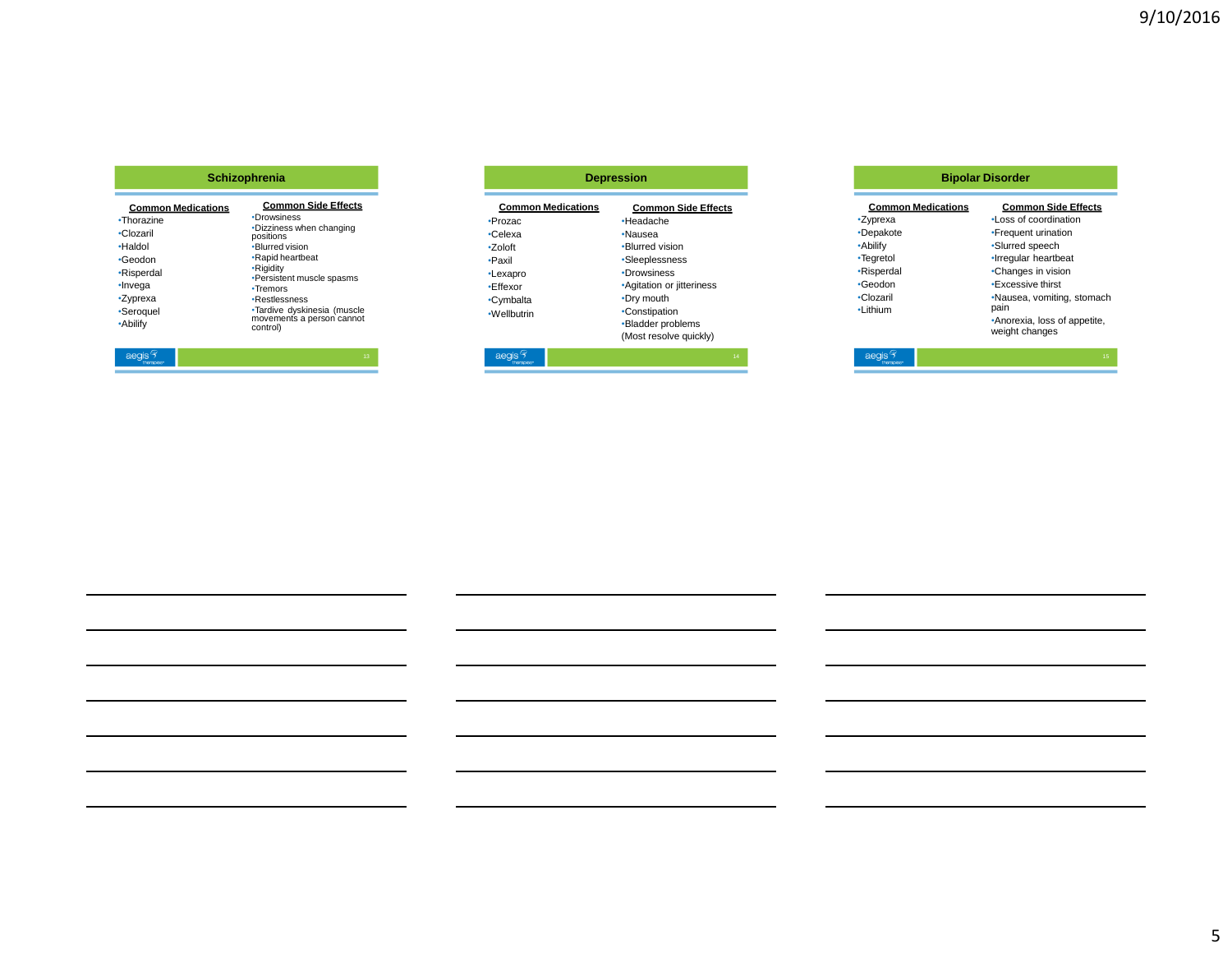### **Anxiety Disorders**

| <b>Common Medications</b> |
|---------------------------|
| •Klonopin                 |
| <b>Ativan</b>             |
| $\cdot$ Xanax             |
| <b>Buspar</b>             |
|                           |

 $\text{aegis} \frac{1}{2}$ 

| <b>Common Side Effects</b>                |
|-------------------------------------------|
| •Weakness                                 |
| •Fatique, trouble sleeping,<br>grogginess |
| .Blurred vision                           |
| •Lightheadedness                          |
| • Fxcitement                              |
| •Confusion                                |
| •Nervousness                              |

### **Nutrition**



# aegis<sup>4</sup>

### **Nutrition**

- Food and the patient's relationship with food is one primary basic need. Abuse or misguided decisions may be the patient's attempt at struggling with control.
- Consult with your dietitian and/or nursing team for collaboration surrounding possible nutritional contributions to mental illness.
- Although research related to nutrition and mental illness<br>effects is controversial, there are two widely accepted<br>tests that are highlighted on the next slide which could<br>have a dramatic effect on your patient's function

| aegis<br>therapies* |  |
|---------------------|--|
|                     |  |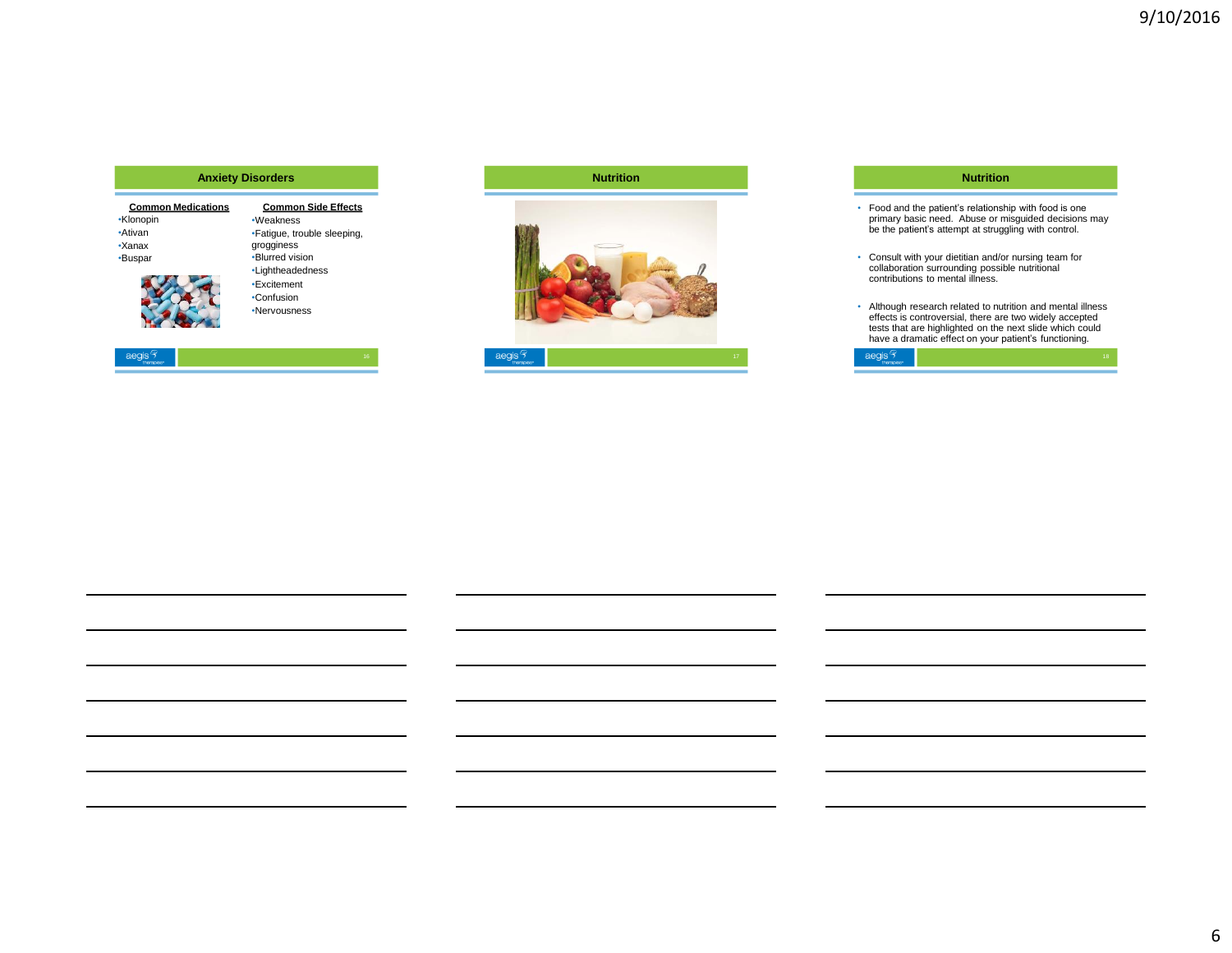### **Nutrition**

#### • **Vitamin B12 Deficiency**

- Slow cerebration, confusion, memory changes
- Delirium, with or without hallucinations and/or delusions • Depression
- Acute psychotic states and (more rarely) reversible manic and schizophreniform states

#### • **Vitamin D Deficiency**

• Meta-analysis found low Vitamin D concentration is associated with depression and highlighted the need for randomized controlled trials of Vitamin D for the prevention and treatment of depression to determine whether this association is causal.

| <b>Service Control</b><br>oor<br>. . | 19 |
|--------------------------------------|----|
|                                      |    |

### **Assessments**





#### **Assessment - Overview**

#### • **Read or talk to the patient to get the history.**

- Clues to behavior triggers
- Indicators of meaningful activities
- **Engage family/friends when possible.**
- **Observe the patient.**
	- Take multiple days
	- Various times of day
	- Function may fluctuate
- Observe the behaviors that nursing and/or family have expressed concern over
- **Assure that analysis drives application to treatment daily.**
- **Analyze the time of day that seems to present a pattern in the undesirable behavior.**

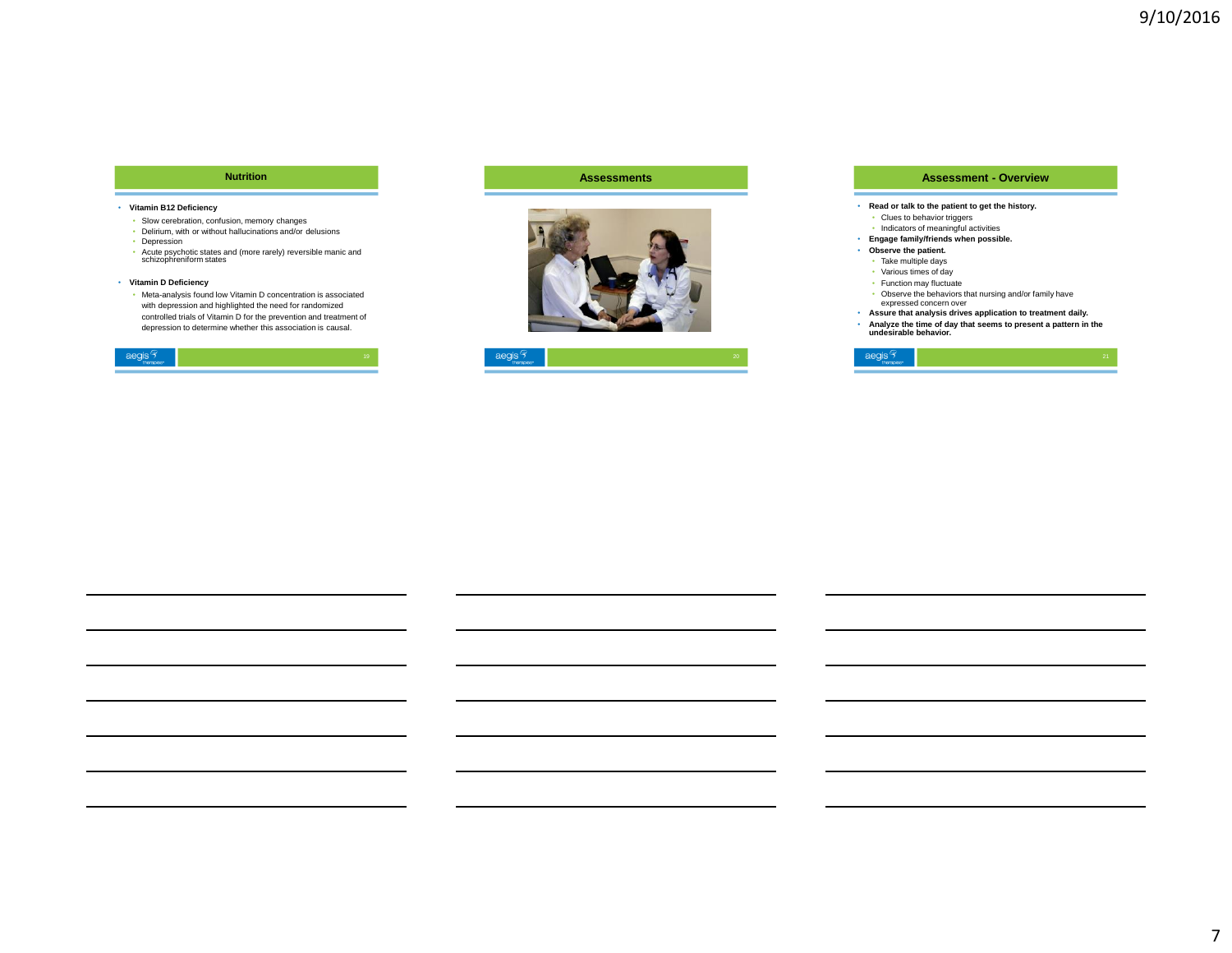### **Highly Recommended**

- **Nursing Home Behavior Problem Scale (NHBPS)**
- **Independent Living Skills Survey (ILSS and ILSS-SR)**
- **Allen Cognitive Level Tests (all)**
- **Geriatric Depression Scale (GDS)\***
- **Interest Checklist/Modified Interest Checklist\***
- **Hamilton Anxiety Scale (HAM-A)\***
- **Ross Information Processing Assessment – Geriatric (RIPA-G)**
- **Sensory Diet Exploration: Activity Checklist**

#### **General Assessments**

- **Nursing Home Behavior Problem Scale (NHBPS)**
- **Independent Living Skills Survey (ILSS-SR and ILSS-I)** • Self Report (SR) or Knowledgeable Informant (I) - available on YouTube
- 103 items in 12 skill areas
- \$25 [www.psychrehab.com/assessment\\_assessment\\_ilss](http://www.psychrehab.com/assessment_assessment_ilss)
- **Kohlman Evaluation of Living Skills (KELS)**
- Score sheet is in SMART under Clinical Forms
- Adolescents and adults with brain injury, cognitive impairment, and short-term psychiatric needs
- 17 basic living skills in the areas of self-care, safety and health, money management, transportation and telephone, and work and leisure

• \$35 for AOTA members, \$45 for non-members



#### **General Assessments**

- **Interest Checklist/Modified Interest Checklist\*** • MOHO and Cognitive Disabilities frame of reference combined
- **Caregiver Supplemental Questionnaire\***
- **Katz Index of Independence in Activities of Daily Living**
- **Assessment of Motor and Process Skills (AMPS)**
- <http://www.innovativeotsolutions.com/content/amps/>
- Must attend a specialized training course in the standardized AMPS administration procedures and be calibrated as a valid and reliable AMPS rater • **Canadian Occupational Performance Measure (COPM)**
- [www.caot.ca](http://www.caot.ca/) [\\$](http://www.caot.ca/)52.45 Self assessment of change of performance over time
- 
- Not to be used for patients with cognitive impairments

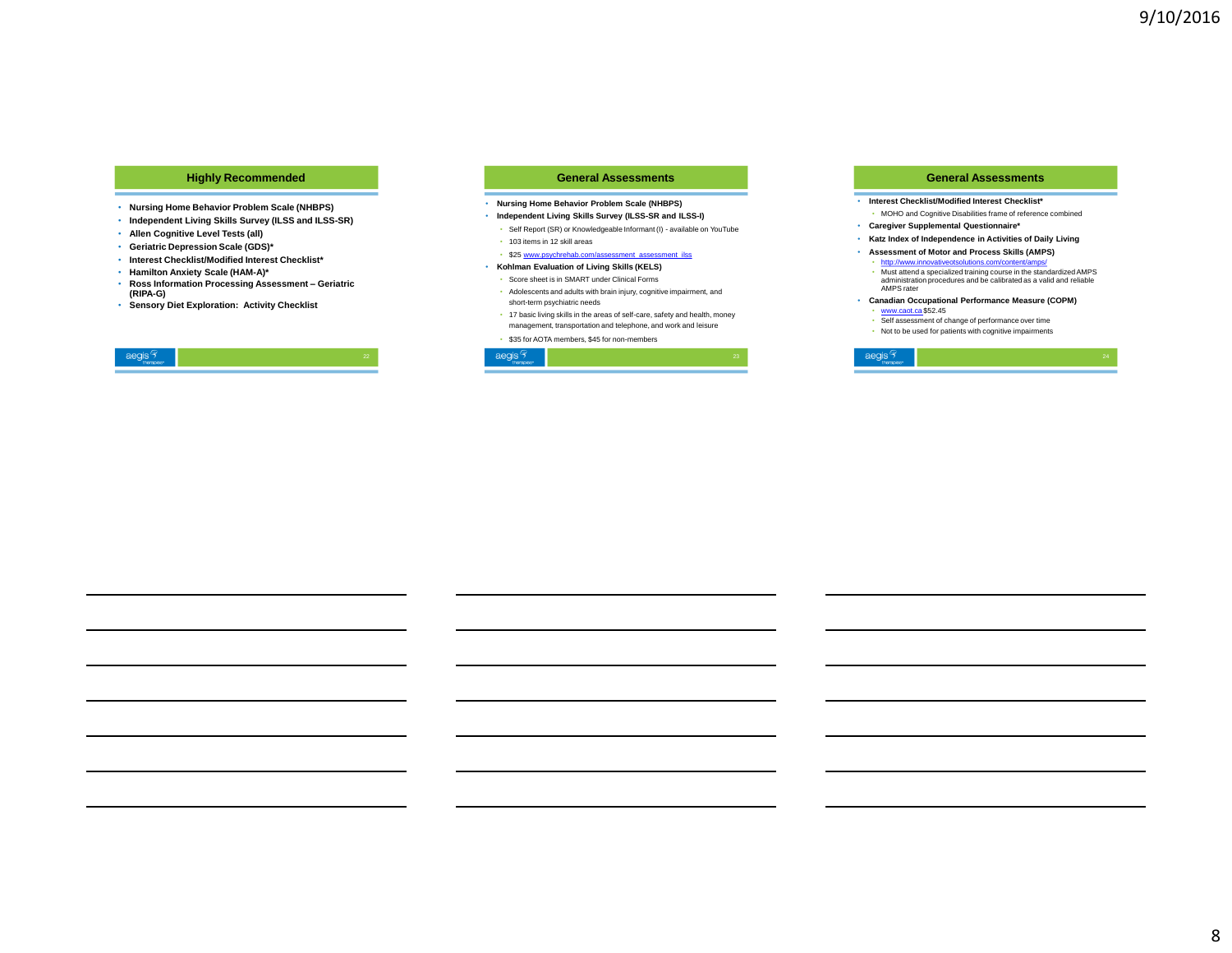#### **Assessments**

- **Psychogeriatric and Risk Behavior Assessment Scale (PARBAS)**
	- \$35 [www.sciencedirect.com](http://www.sciencedirect.com/)
	- For older adults living in the community
	- Assesses self neglect, non-compliance, substance abuse, risk<br>toward self or others, aggressive behavior, emotional distress,<br>suicidal behavior, personal security, risk of victimization, and<br>financial security
- **Community Integration Questionnaire (CIQ)**
- Original use was for patients with a TBI; expanded to CVA, SCI, but has face validity for mental health
- Brief, reliable measure of an individual's level of integration into the home and community

### • **WHO Quality of Life-BREF (WHOQOL-BREF)**

• Assesses the individual's perceptions in the context of his/her culture and value systems and personal goals, standards, and

| concerns | . . | . . | . . |  |
|----------|-----|-----|-----|--|
|          |     |     |     |  |

#### **Depression Assessments**

#### • **Geriatric Depression Scale (GDS)**\*

- Long form and short form
- Multiple languages available
- Apps for iPhone and Android available
- **Beck Depression Inventory (BDI-II)**
- Copyright applies, \$121/kit [www.pearsonassessments.com](http://www.pearsonassessments.com/) • Self report, self scored 21 questions
- Short form, 7 questions, primary care provider administers

### • **Patient Health Questionnaire (PHQ-9)\***

- Optional replacement for BDI
- Multiple choice, self inventory for depression, anxiety, alcohol and eating disorders, and somatoform



#### **Anxiety Assessments**

#### • **Beck Anxiety Inventory**

- 21 questions, multiple choice, self-report
- \$121/kit available at [www.pearsonassessments.com](http://www.pearsonassessments.com/)
- **Hamilton Anxiety Scale (HAM-A)\***
- 14 symptom-oriented questions
- Administered by the clinician in about 10-20 minutes. The clinician must choose the possible responses to each question by interviewing the patient and by observing the patient's symptoms.

| <b>DOC</b><br><b>TIC</b> |  |
|--------------------------|--|
|                          |  |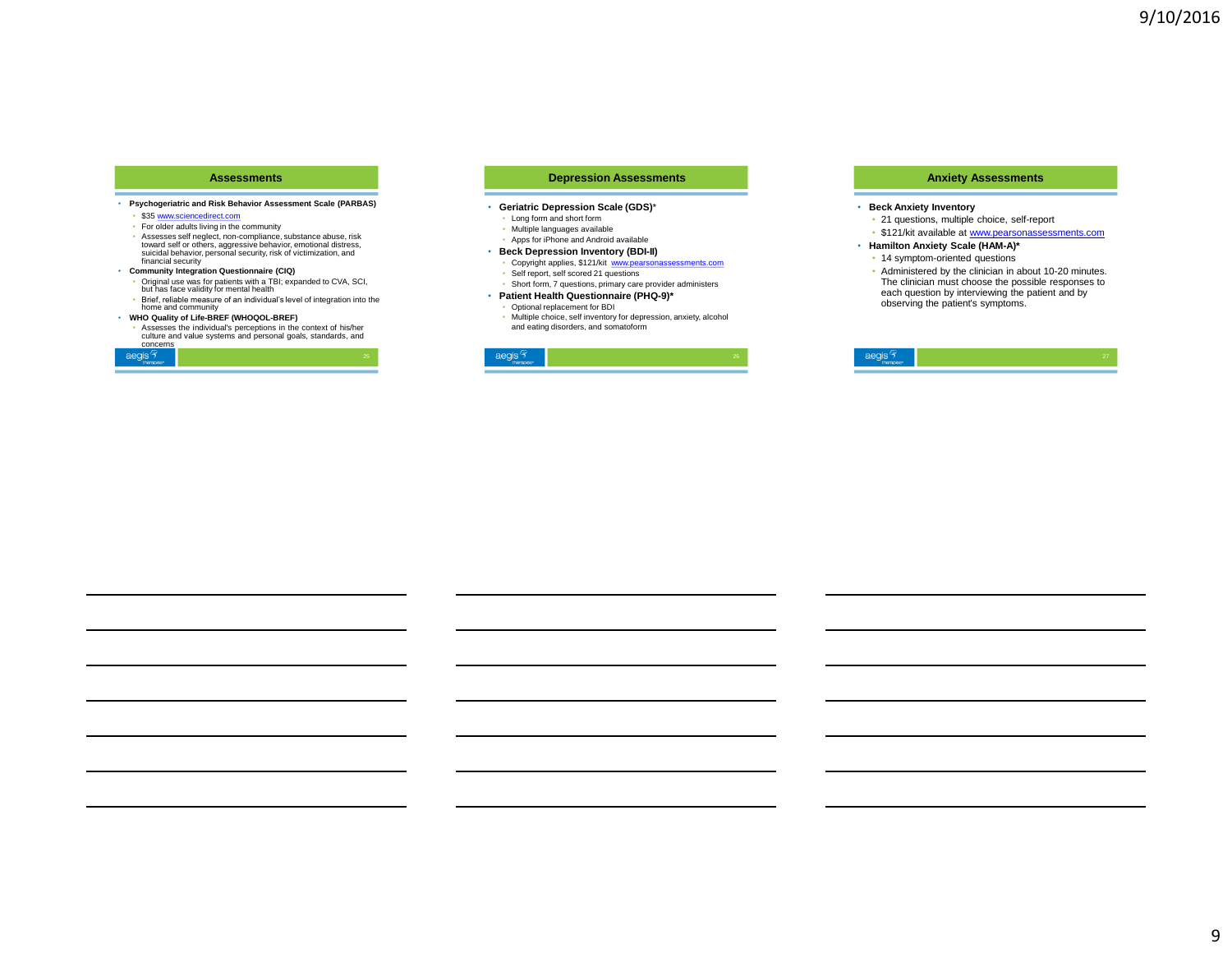### **Cognitive Assessments**

#### • **Allen Cognitive Level**

- Routine Task Inventory Expanded (RTI-E)\*
- Allen Diagnostic Module (ADM) placemat, key fob, etc.
- Large Allen Cognitive Level Screen 5 (LACLS-5)
- Cognitive Checklist (screen)\*
- **Cognitive Performance Test (CPT)**
- Previously associated with Allen, but separate now • Uses functional tasks that require problem solving
- **St. Louis University Mental Status (SLUMS)\***
- Research shows relevance to mental health as well as dementia (form states dementia)
- **Montreal Cognitive Assessment (MoCA)\***

### • **[www.mocatest.org](http://www.mocatest.org/) Various versions are available online**

|--|--|--|

### **Cognitive Assessments**

### • **The Brief Cognitive Assessment Tool (BCAT)**

- Research supports use with schizophrenia and links to function<br>• [https://www.thebcat.com](http://www.thebcat.com/)
- 
- Also available in Spanish
- Must be a member to get full access (approximately \$175-\$195)
- Takes 10-15 minutes to administer the full BCAT • Differentiates mild cognitive impairment (MCI) from dementia
- Created for professionals in SNF, ALF, and ILF
- Online scoring gives factor scores, clinical considerations, and a test
- report Three free self-assessments are available for patient use (do not require a license to access):
- Memory
- Driving

### • Power Mobility

aegis  $\frac{1}{2}$ 

#### **Cognitive Assessments**

#### • **Clock Drawing Test**\*

- Taps into a wide range of cognitive abilities including executive functions
- Quick and easy to administer and score with excellent acceptability by subjects
- Can be used for monitoring cognitive changes
- **Delirium Screening and Management Card\***

| <b>AACIS</b><br>and the contract of the con- | n u |
|----------------------------------------------|-----|
|                                              |     |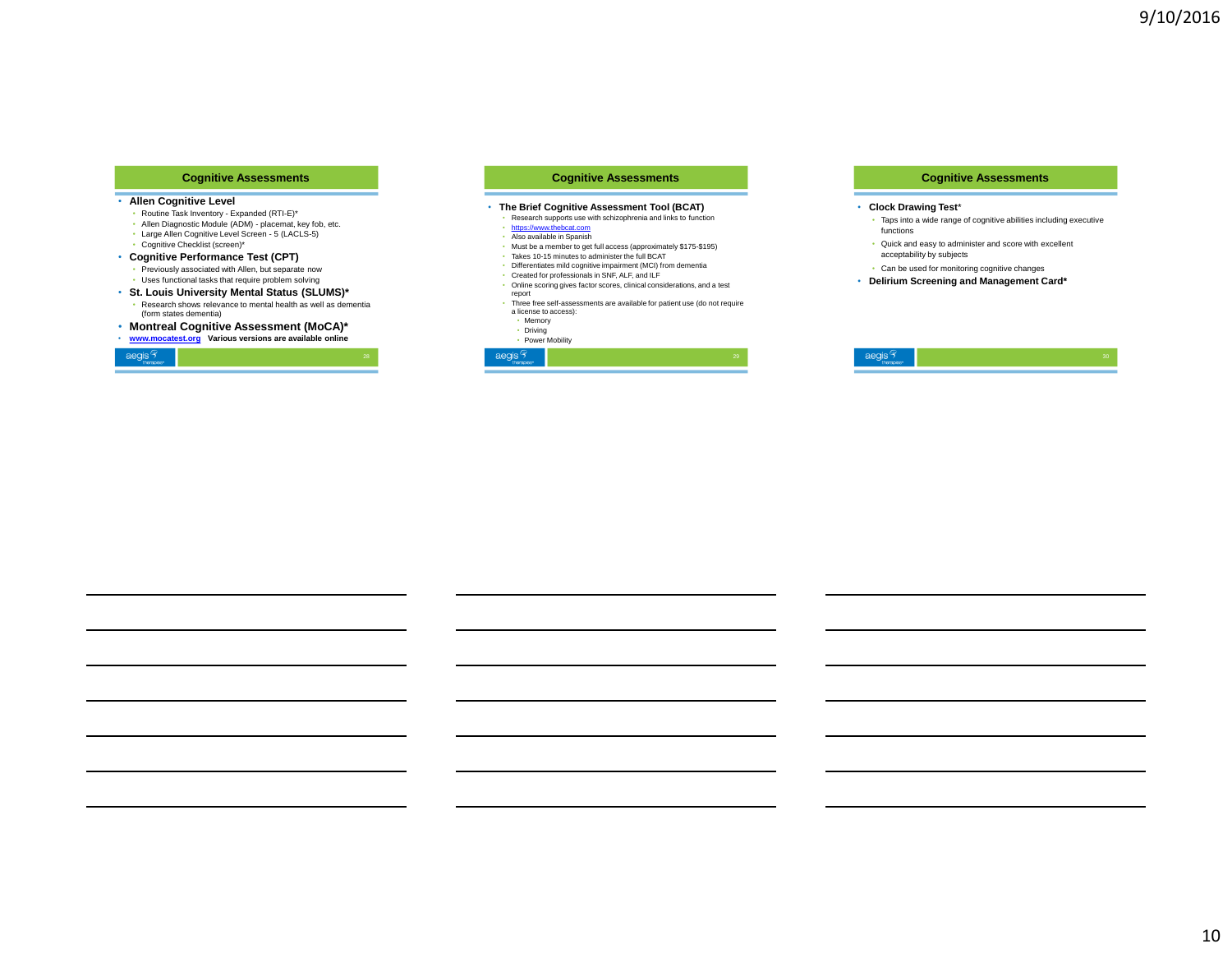### **Communication Assessments**

- **Functional Assessment of Communication Skills for Adults (ASHA FACS)**
	- Research on adults with aphasia due to left hemisphere CVA and adults with cognitive-communicative disorders resulting from TBI
	- Has face validity for cognitive disorders related to psychiatric diagnoses
	- \$124 for members, \$165.00 for nonmembers [www.asha.org](http://www.asha.org/)
- **Arizona Battery for Communication Disorders (ABCD)**
	- Target population is persons with dementia, but face validity exists for communication disorders related to psychiatric diagnoses
	- \$270 for kit available at [www.proedinc.com](http://www.proedinc.com/)

| and the first party of the local<br><b>Contract Contract Contract</b> |  |
|-----------------------------------------------------------------------|--|
|                                                                       |  |

#### **Communication Assessments**

- **Ross Information Processing Assessment - Geriatric (RIPA-G)**
	- Norm-referenced assessment battery designed to identify, describe, and quantify cognitive-linguistic deficits
- Research completed for TBI
- Geriatric, Second Edition (RIPA-G:2) for 55 and older
- \$142/kit available at [www.proassessements.com](http://www.proassessements.com/)

### • **Functional Linguistic Communication Inventory (FLCI)**

• Target population is persons with dementia, but face validity exists for communication disorders related to psychiatric diagnoses

|--|--|

#### **Speech**

#### • **Voice Assessment**

- Consensual Auditory-Perceptual Evaluation of Voice (CAPE-V) \* • GRBAS Scale
- 
- Aegis Voice Disorders Tool \*
- Voice problems may be present
- Functional problem manifested due to poor coping strategies (screaming or yelling causing vocal fry, etc.)
- Dry mouth, a side effect of medications, can result in voice or swallowing issues

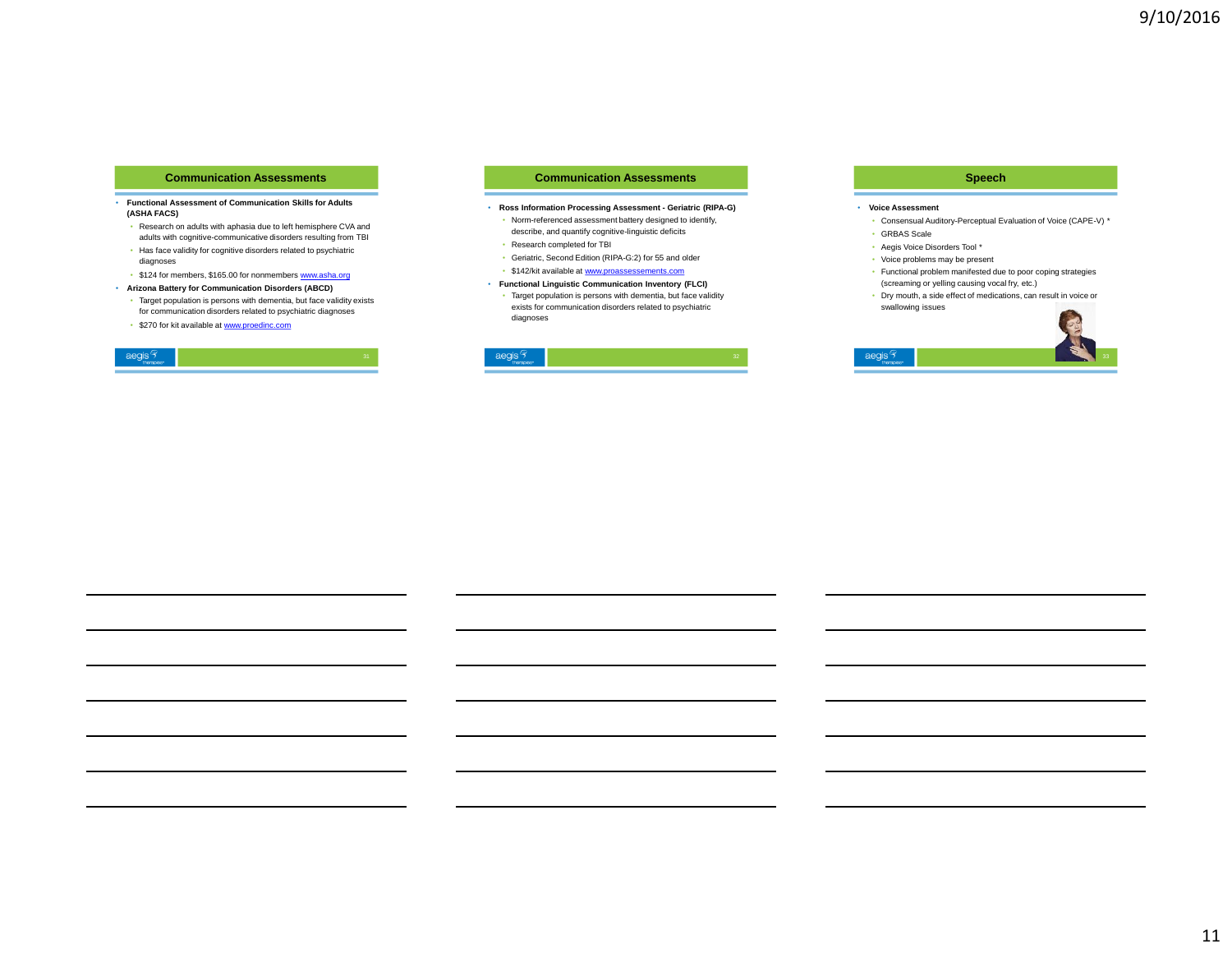#### **Sensory Assessments**

#### • **Adolescent/Adult Sensory Profile**

- A trait measure of sensory processing patterns and effects on functional performance
- \$135/kit at [www.pearsonassessments.com](http://www.pearsonassessments.com/)
- **ACL Sensory Stimulation Rating Sheets\***  1 and 2
- **Sensory Diet Exploration: Activity Checklist**
- **Hearing screening - often correlates with depression** • Apps available for minimal to no cost and give pass/fail for recommendation for full exam

| $\text{aegis }$ |  |  |
|-----------------|--|--|
|                 |  |  |

#### **Visual Perceptual Assessments**

#### • **Developmental Test of Visual Perception - Adult (DTVP-A)**

• Six subtests are: copying, figure ground, visual-motor search, visual closure, visual-motor speed, and form constancy; a composite score is obtained

#### • \$239 at [www.proedinc.com](http://www.proedinc.com/)

- **Motor-Free Visual Perceptual Test (MVPT-3)**
- Perceptual tasks include spatial relationships, visual discrimination, figure-ground, visual closure, and visual memory • \$140 for the kit at [www.therapro.com](http://www.therapro.com/)
- **Assess visual perceptual impairment vs. hallucination**

#### • Visual attention

#### • Oculomotor control

| aegis <sup>9</sup><br>therapies* |  |
|----------------------------------|--|
|                                  |  |

#### **Falls Assessments**

#### • **Which test for which patient and why?**

- Combine test with the patient's likes/dislikes. • Choice of test depends on the patient's ability to follow
- commands. • Some people with schizophrenia are able to follow the
- instructions without difficulty while others are not able to complete the tasks appropriately due to disorganized thought processes.
- **DOCUMENT THE CHOICE OF TESTS AND WHY YOU CHOSE THAT TEST. THIS IS EVIDENCE OF SKILLED SERVICE!**
- **Caregiver/care partner input for behavior patterns.**

• 24 hour nursing report or stand-up meetingaegis  $\frac{1}{2}$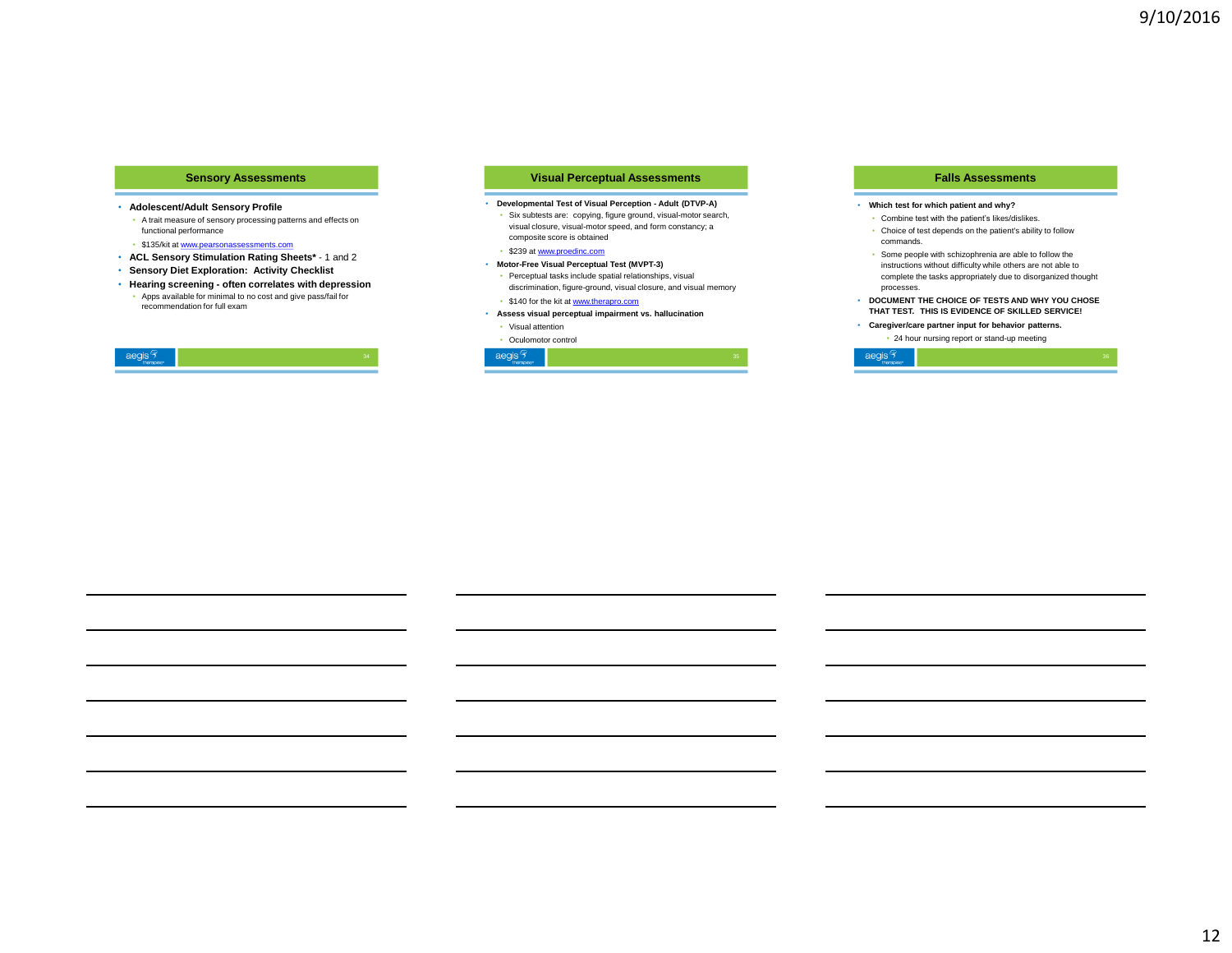### **Falls Assessments**

- **Start with an easier test with good success rate. This allows you time to build rapport.**
	- Modified Sensory Integration Test (MSIT)
	- Tinetti requires ability to follow directions
	- Timed Up and Go (TUG)
	- Functional Reach watch for substitutions
- **Advance to more complex tests, especially for community ambulators.**
- Berg
- Dynamic Gait Index
- 6 Minute Walk Test

### • Single Leg Stance – simple to follow, difficult test

| aegis $ \widetilde{\tau} $<br>therapies* | • Single Leg Stance – simple to follow, difficult tes |  |
|------------------------------------------|-------------------------------------------------------|--|
|                                          |                                                       |  |

### **Falls Assessments**

- For patients who are unable to follow instructions for formal balance tests, describe how much assistance they require with static/dynamic standing balance with/without UE support.
- Describe gait with respect to balance deficits such as wide base of support (WBOS), path deviation, lateral trunk sway, loss of balance with changing directions or head turns, etc.
- Balance scores can be less predictive of falls for people with mental illness due to disorganized thoughts and poor safety awareness.
- People with severe mental illness are more likely to put themselves in situations that place them at risk for falls.



#### **Physiological Status**

#### • **Pain**

- McGill Pain Scale 0 (least) to 10 (worst)
- Visual Analog Scale (VAS)\* can be horizontal or vertical
- Wong-Baker FACES Scale available in our Pain Program
- Pain Assessment In Advanced Dementia (PAINAD)
- Discomfort Scale for Dementia of the Alzheimer's Type (DS-DAT)
- **Borg Scale of Perceived Exertion, or Modified Borg**
- **Heart rate and quality**
	- Thready, pounding, irregular, etc.
- **Respiration rate and quality**

• Deep, shallow, irregular, etc.

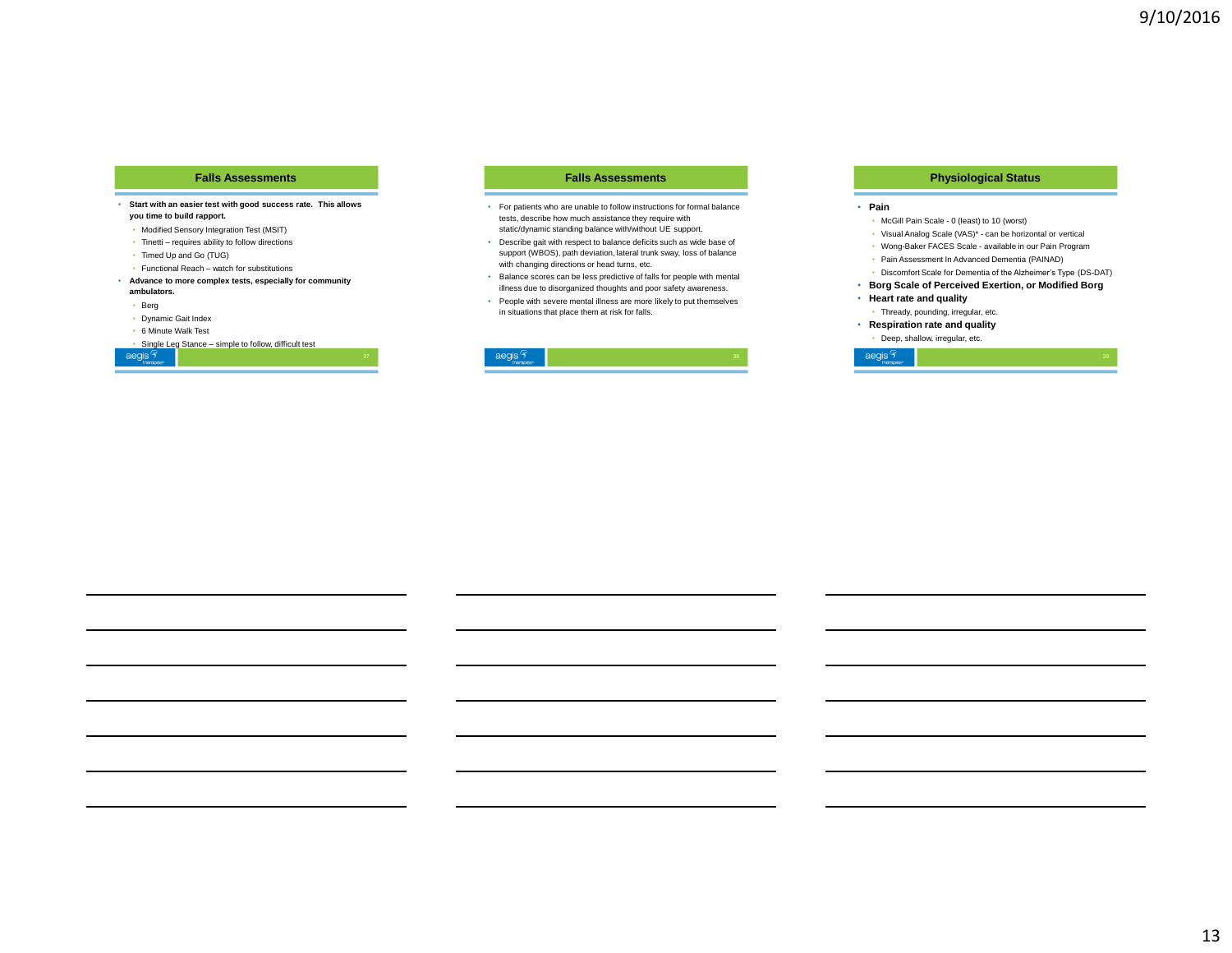### **Motor Assessments**

### • **Fugl-Meyer Assessment for LE and UE**

- Based on CVA, has face validity for other motor impairments
- Ceiling effect possible
- **9-Hole Peg Test**  for fine motor
- **Box and Block Test**
	- Wide variety of populations tested
	- Free, but supplies are required or can be purchased for ~\$200
- **Action Research Arm Test \***
	- Tested on CVA, MS, TBI, has face validity for any motor issue
	- Free, but need supplies including a cricket ball!







#### **Overview to Interventions**

- We know that mental health issues often result in lack of participation in life activities, including therapy, as well as a multitude of behaviors that are maladaptive or disruptive to the environment.
- Intervention strategies vary as widely as the manifestations of mental health disorders.
- We start with general principles of motivation and building rapport.
- Next we move into Behavior Modification programs. • We continue with Behavior Strategies and then Intervention Techniques.
- We finish by looking at common areas for therapy intervention.

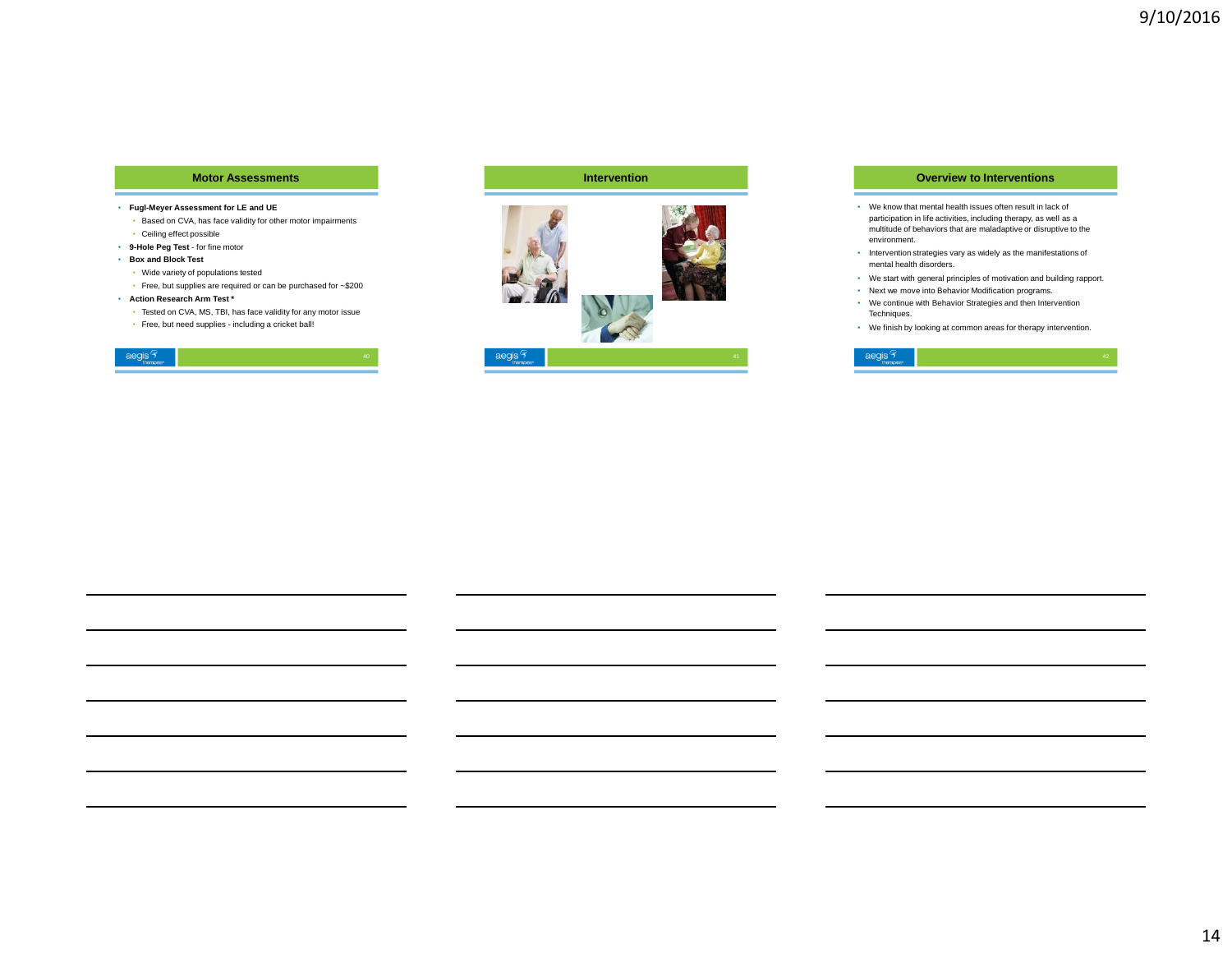#### **Approach and Rapport**

#### • **Approach and rapport take time!**

- Long-term: May address more physical needs such as pain reduction with hot packs or diathermy. Talk to the patient and build a relationship. Move to mental health goals later.
- Short-term: Processing speeds due to mental illness are often delayed. Speak slowly, and wait for a response.
- **As a stand-alone service, this is not a covered service. It must be integrated into your other skilled services.**
- **Be genuine. This population can read through a "fake" relationship development.**

|--|--|--|

#### **Approach and Rapport**

- **Demonstrate interest in the individuals; compliment them and ask about the areas they have interest/values in.**
	- Listen sincerely
- Talk to them daily every time you see them • **Eye contact** – modify based on patient's response
- **Body language**  closed arms mean anger or
- resistance • **Direction of physical approach** – do not approach from behind
- **Flexible agenda**  have your co-created goals in mind, but know that secondary goals may be more pressing to the patient and working on those may allow you to work



#### **Approach and Rapport**

#### • **Reliability**

- Do what you say you are going to do and when you say you are going to do it
- Be early vs. late, but on time is best
- **Acknowledgement of mistakes and apologies**
- **Use of humor**  really depends on the patient!
- **Communication**
- Tone of voice
- Use of positive communication
- Suggest vs. order
- **Personal space/physical contact – be aware**

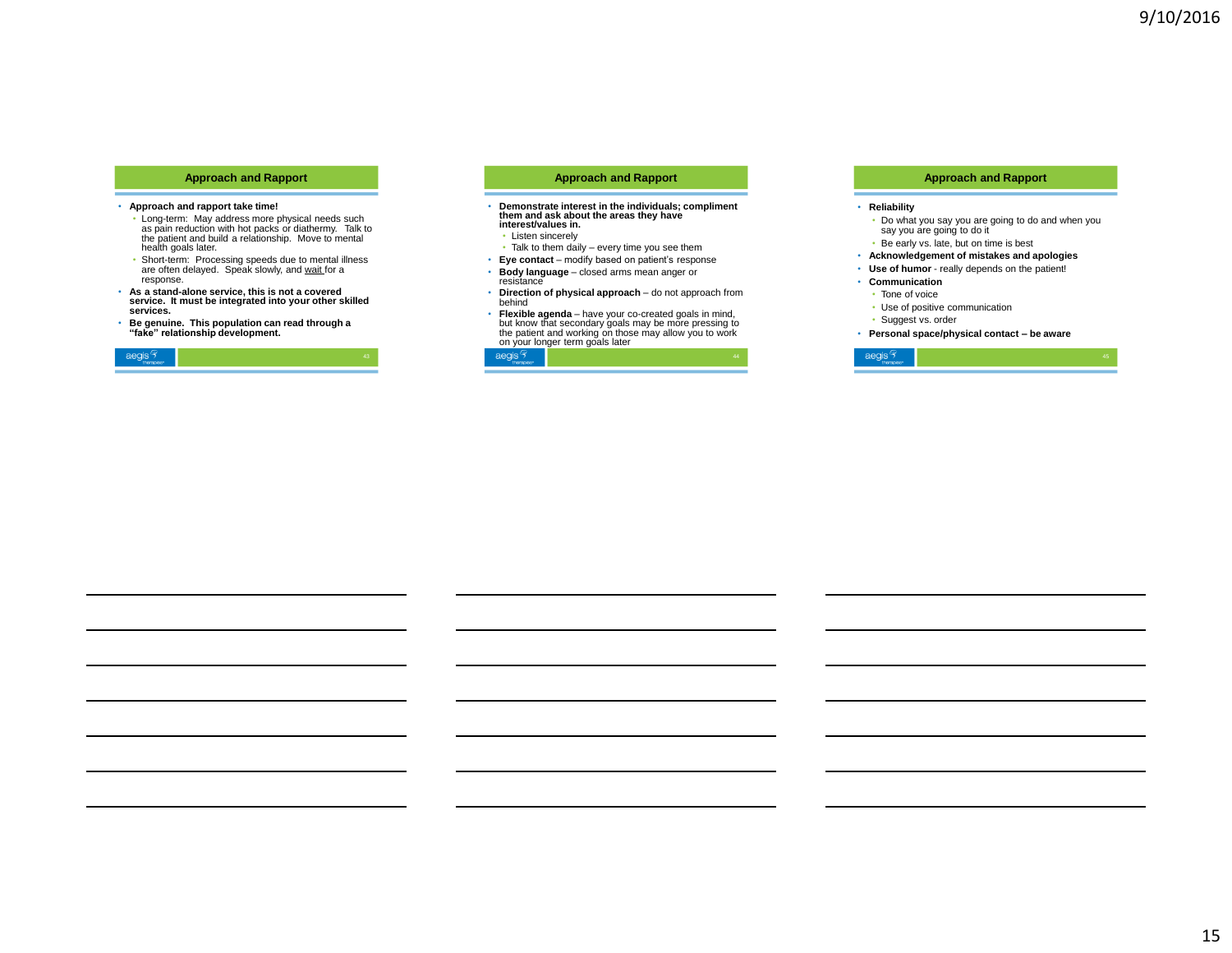### **Approach and Rapport**

- **Explanation of intervention strategies** • Don't talk down – collaborate
- **Respond to "inappropriate" comments**  be gentle but firm
- **Celebrate differences!**
- **Be aware of dress**
	- No lab coat
	- Fun and bright colors are good
	- Be aware of skin exposure
- **Do not take things personally**
- **Respect privacy needs**

 $\text{aegis} \frac{\mathcal{C}}{\mathcal{C}}$ 

### **Intervention Strategies**





### **Motivating the Unmotivated**

- Use Interest Checklist, My Way, or other means to determine what is personally motivating, valuable, and meaningful to the patient. (See resource section in program manual.)
- Treat in the room.
- Work with patient to educate on what therapy is and why. • Bargain.
- Just "go on a walk" and end up in the therapy room.
- "Let's go get a cup of coffee." Walk to nursing cart to get pain pill. • Offer pain relief—hot packs, e-stim, massage—empathize to
- motivate. • Get personal.
- Talk about the patient's day to work on cognition, role performance, etc.
- Explain how therapy can help the patient achieve his/her goals.

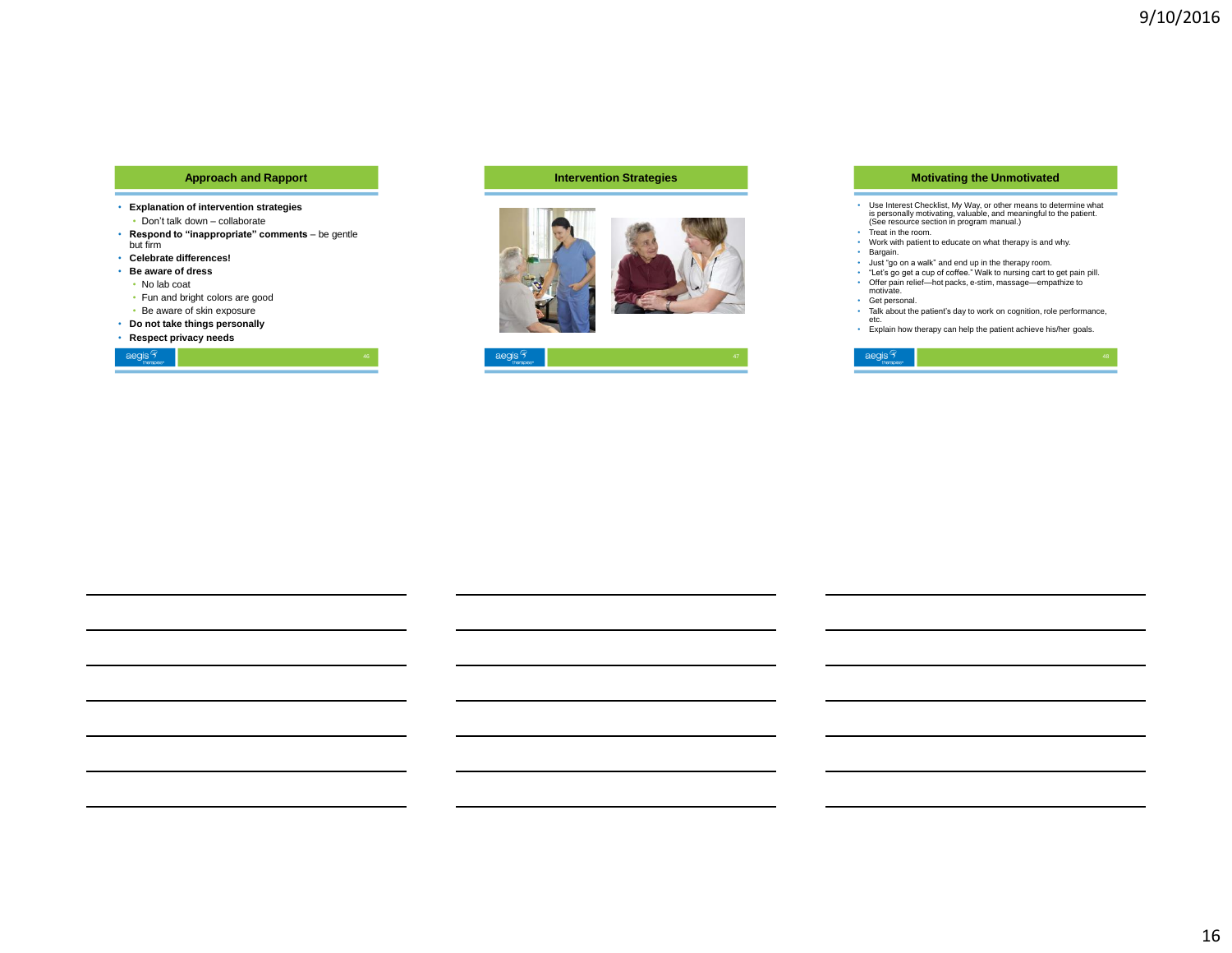### **Intervention Strategies**

- **Encourage patients to take an active role in and ownership of the process.**
- Sometimes they don't appear to care about the outcome. Allow them the time to process and understand the desired outcome.
- They may surprise you; they may understand more than you think they understand about their situation.
- **Contractual agreements – formal or informal commitment which gives the patient control.**
- **Establish times/routines – be consistent, stick to it!**
- **Use the Behavior Strategies**

•

• **Use the Intervention Techniques** 

|--|

### **Intervention Strategies**

#### • **Design a program for behavioral change that includes both:** • Positive reinforcements

- Praise
- 
- Reward system within the facility • Manicure/hand massage
- Play their chosen music
- Special seat at the table
- Natural negative consequences
- No extra smoke break, etc.

#### • **Involve the entire team of caregivers**

- The more consistency, the more effective
- Decreases staff splitting (patient goes to caregiver who doesn't know about the plan)
	- Improved opportunity for patient to receive positive reinforcement



#### **General Long-Term Intervention Strategies**

•Celebrate and appreciate people's differences! •Allen Cognitive Level assessment •Purposeful activities or meaningful occupations •Coping skills training •Optimal communication •Behavior modification

•Exercise prescription •Medication management •Community (re)integration •Values clarification activities •Health care literacy •Caregiver education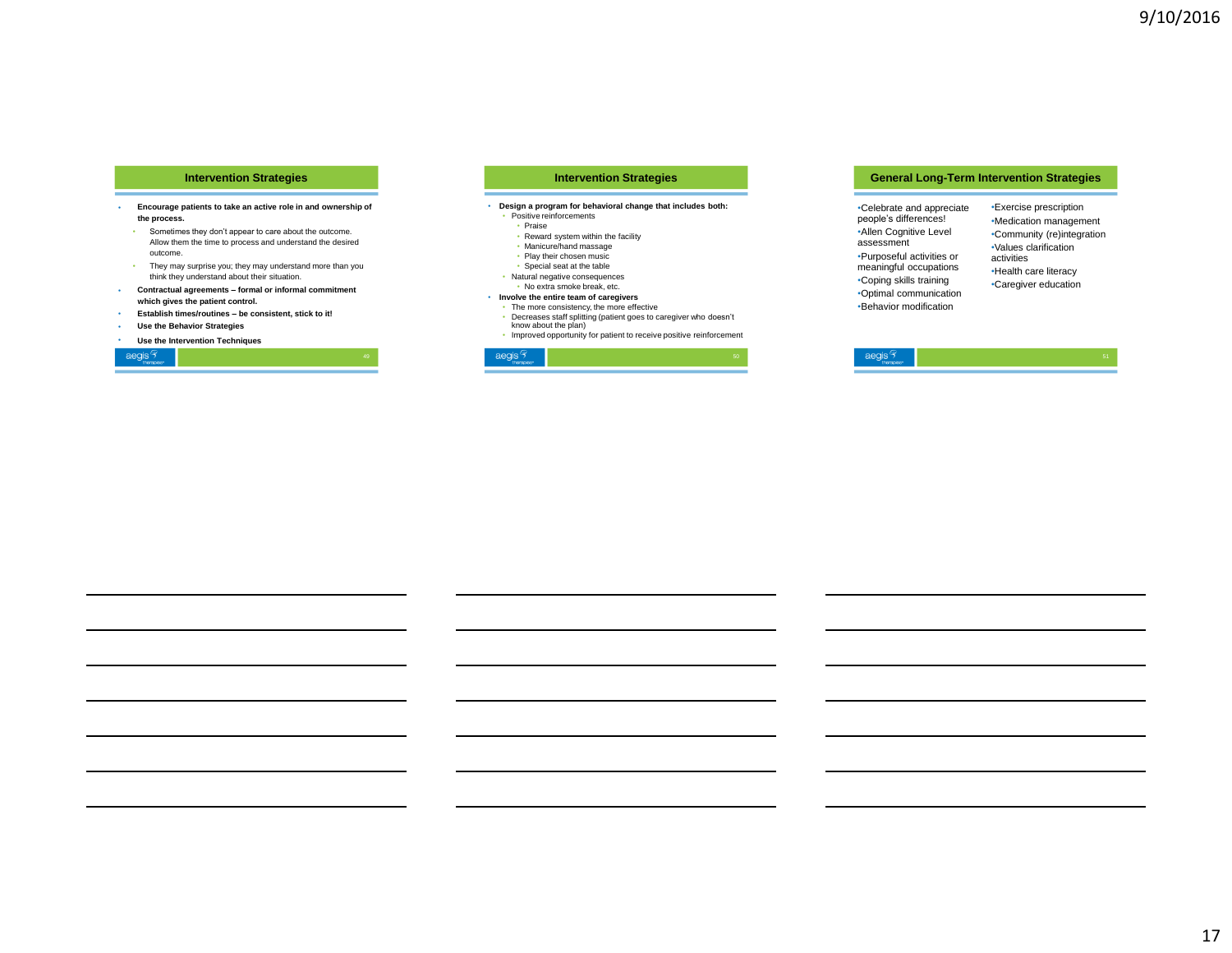### **Behavior Modification**



Changing behaviors to more healthy choices



| aegis <sup>3</sup><br><b>HOURS</b> |  |
|------------------------------------|--|

#### **Behavior Modification Overview**

#### • **Recognize the behavior for what it truly is:**

- A form of communication, attempting to get needs met
- A clue to uncover the person's need; a message to us
- The point of behavior modification techniques is to change undesirable or harmful behaviors and replace them with healthier, more desirable ones.
- When applied properly, the technique can be effective in working with anyone with mental illness.
- Help clients take responsibility for behaviors, thus to elicit change and create good habits that can impact the patient's outcomes for long-term placement.



#### **Behavior Modification Process: Overall Steps**

- **Determine target behavior with nursing/caregiver.**
	- Nursing Home Behavior Problem Scale
	- Stand-up/start-up meeting or QA&A
	- Observation, screens, CNA report
- **Assess and analyze the person and the behavior.** • Antecedent Behavior Monitoring Log – See resources in
- program manual • Behavior Management Tracking Form to track interventions used and determine the most effective technique – See resources in program manual
- **Attempt one intervention technique at a time, monitor for effectiveness, and modify as needed.**
- **Teach caregivers/care partners techniques.**
- **Document every step of the way.**

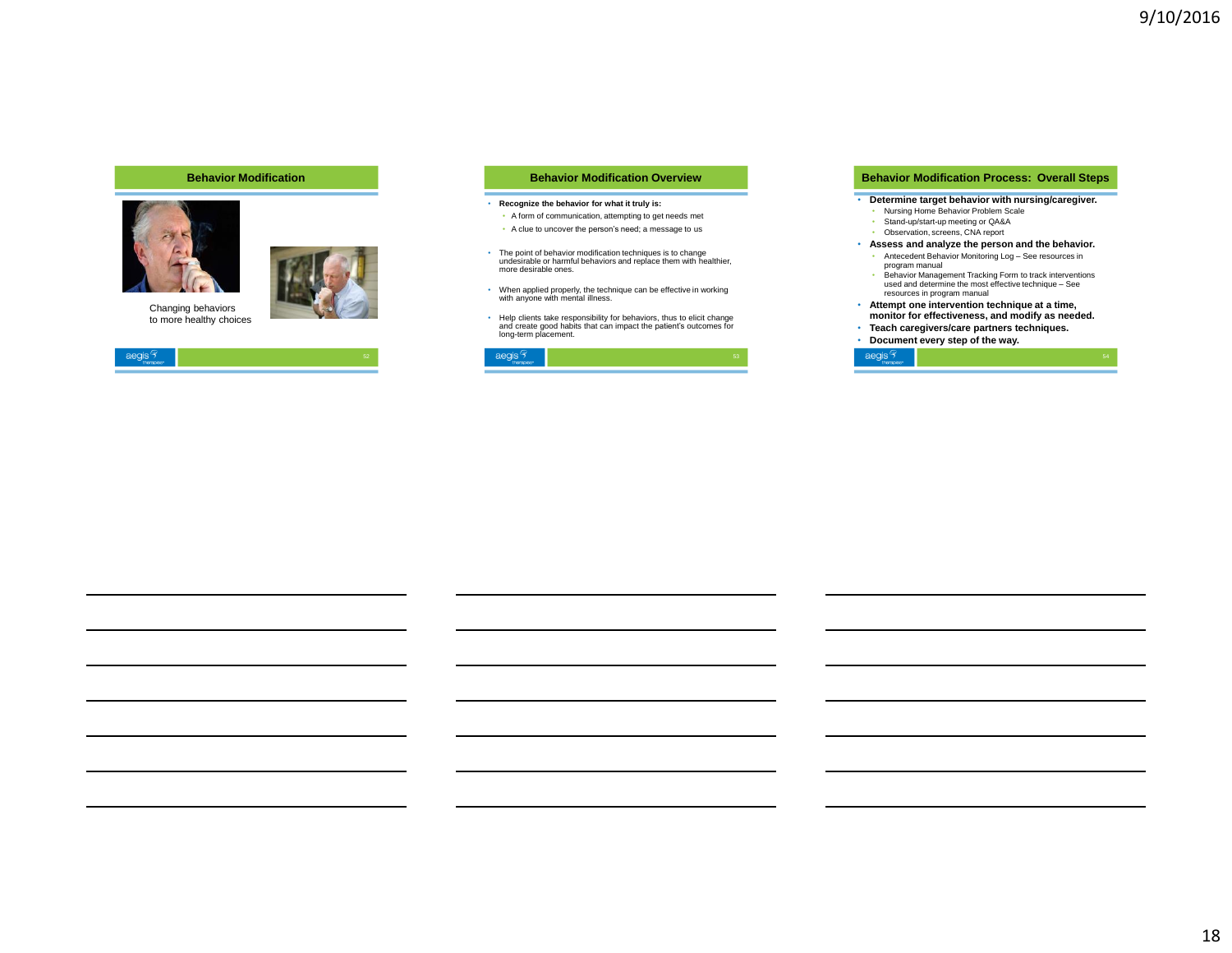### **Behavior Modification: A Team Approach**

#### • **Educate the staff regarding the intent of behaviors.**

- Many times staff will take the behavior personally, that the resident is purposefully acting out to affect them or to make their job harder.
- Staff may think that the resident is just choosing to be difficult when actually the resident cannot control the behavior.
- When this attitude is present, then staff members are not even considering the possibility that there is a legitimate cause for the behavior.
- **The more staff is involved in the solution, the better the adherence to the plan.**

|--|

#### **Selecting a Behavior to Address**

- ASK: Does the behavior significantly violate the rights of others, including other persons with dementia, family, and staff? ASK: Does the behavior pose a significant threat to anyone's health/safety?
- ASK: Does the behavior make it significantly more difficult to meet the basic needs of the resident or to comply with regulations?



### **Behavior Analysis Considerations**

#### Physical Conditions

- Illness, pain, infections, medication side effects
- Psychological Conditions
- Fear, loneliness, grief, depression
- External Factors
- Telephone, PA system, weather, interactions with others Environmental Factors
- Sensory processing / modulation, excess stimulation, conflicting cues
- Task Related Issues
- Too complicated, excess steps

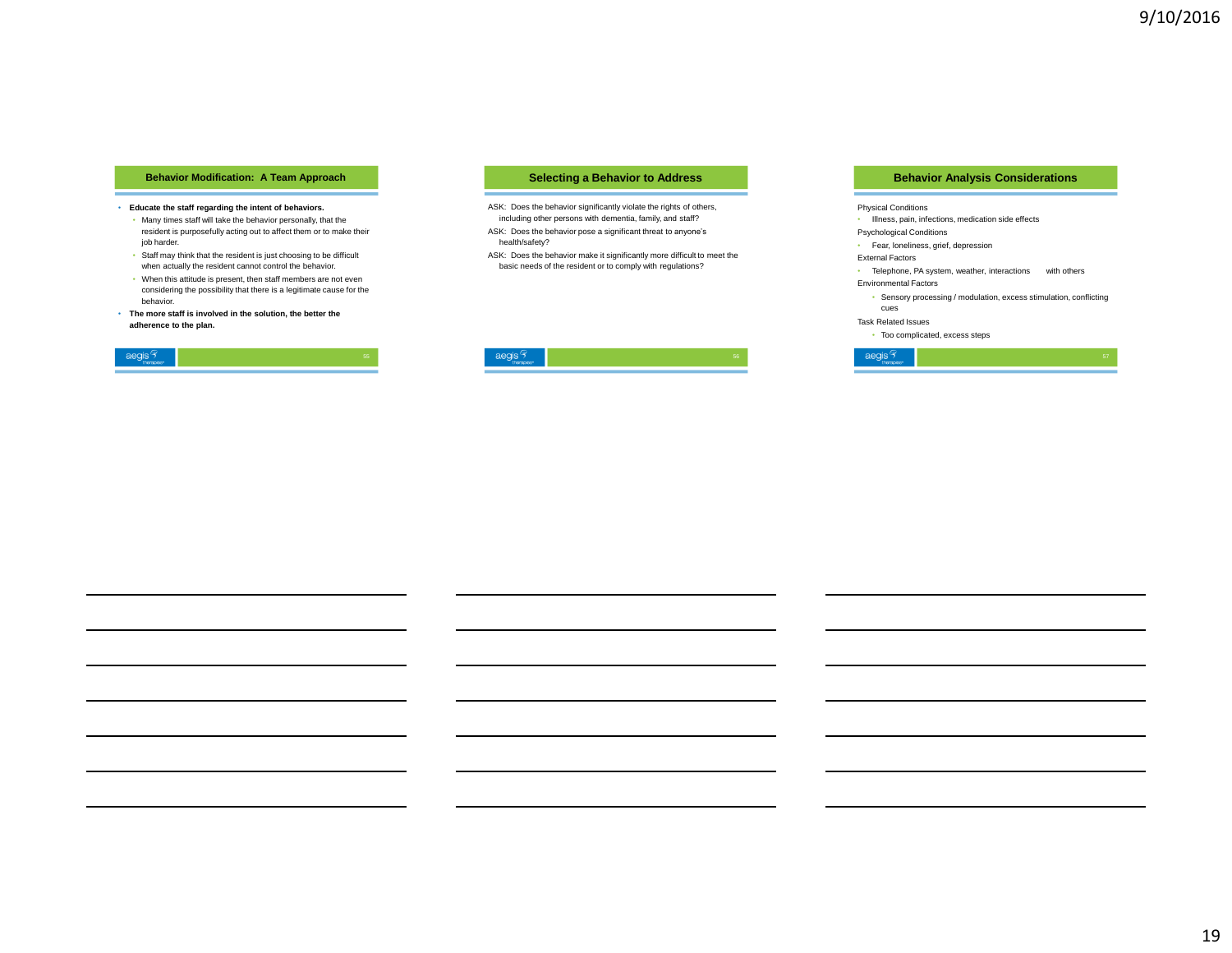### **Assessing the Behavior and Possible Cause**

- **What specifically occurs?** Behaviors should be described accurately in specific, objective, and observable terms.
- "Hits caregiver with a closed fist" vs. "Is aggressive." • "Removes dentures during mealtime and cleans with tongue" vs. "Socially unacceptable."
- **When does it occur?**
- **How often? What is the SCOPE? (see next slide)**
- **Who is it a problem for? What is the SEVERITY?**
- **(see next slide)**
- **Events surrounding? A-B-C (see 2 slides later)**
- **What is the need?**

#### • **Past interventions?**

#### **Assessing the Behavior**

### **The American Medical Association recommends the following:**

- Scope: The behavior occurs...<br>• <u>Rarely</u>: irregularly, no more than a few times a month<br>• <u>Occasionally</u>: irregularly, as much as a few times a week<br>• <u>Chen</u>: regularly, almost dally<br>• Continuously: regularly, many times d
- 
- 

- 
- 
- 
- Severity: Behaviors posing...<br>
Minimalrisk to the individual or others, or are rarely disruptive<br>
Minimalrisk to the individual or others or are sometimes<br>
Slight risk to the individual or others or are sometimes<br>
Slight



### **Behavior Analysis: Cause**

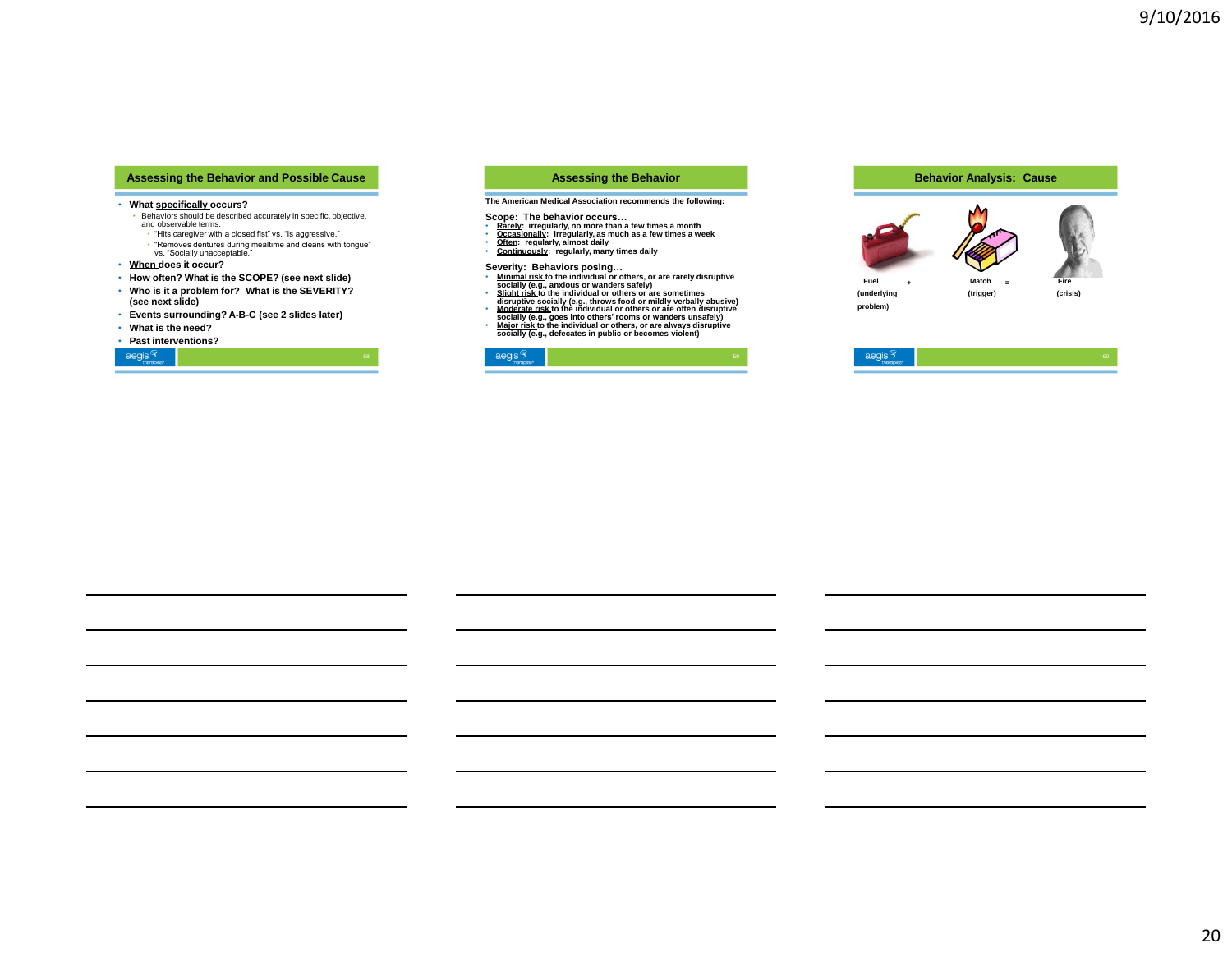### **Behavior Strategies**

•At times it may be more applicable to create an intervention plan with shortand long-term strategies based on a specific impairment or a specific behavior. •The Behavior Strategies are resources to use for your reference as well as handouts for educating and practicing with other therapists, nurses, and caregivers.

| <b>Attention Span</b>           | Catastrophic<br><b>Reactions</b> | <b>Disrobing</b>       | <b>Hallucination</b>     |                                   |
|---------------------------------|----------------------------------|------------------------|--------------------------|-----------------------------------|
| Manipulative<br><b>Behavior</b> | Paranoid<br><b>Behavior</b>      | Physical<br>Aggression | Resistance to<br>Care    | <b>Uniustified</b><br>Complaining |
| Unsafe<br><b>Movements</b>      | Verbal<br>Aggression             | Wandering              | Yelling and<br>Screaming | Hoarding                          |
| $\sim$ $\sim$                   |                                  |                        |                          |                                   |

#### **Intervention Techniques** •**Validation** •**Rescuing** •**Distraction** •**Bridging** •**Chaining** •**Task Break Down** •**Reminiscing** • Memory book/wallet •**Reality Checking** •**Redirecting** •**Environmental modification** •**Humor - self directed** •**Ask for the person's help** •**Reassurance** •**Rechanneling** •**Sensory intervention** • Stimulation • Modulation • Diet •**Stress Reduction** • Relaxation • Meditation • Music •**Idea planting** •**(Re)Orientation** •**Empowerment**



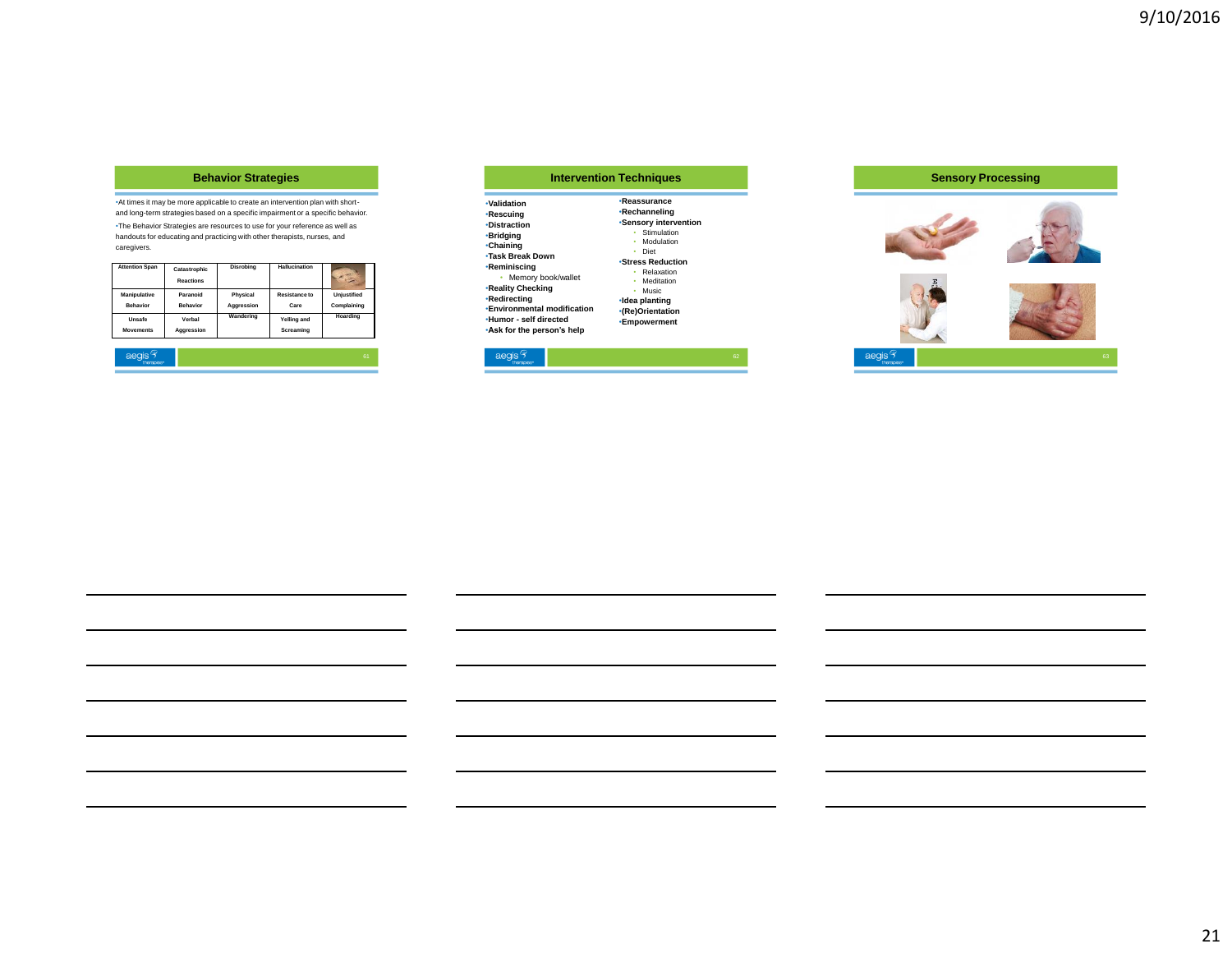### **Sensory Processing and Integration**

- Sensory processing is the gateway to motor activity.
- Sensory is built on three basic systems: tactile, vestibular, and proprioceptive.
- Goal is to determine person-specific preferences and create an environment or "tool kit" the patient can be independent with to modify his/her sensory input.
- Difficult to research as there are so many variables, and it is all about individual preferences. Consider:

| Music         | Liaht    | <b>Colors</b>      | <b>Textures</b> |
|---------------|----------|--------------------|-----------------|
| Seating       |          | Ace Wrap Squeezies | <b>Aromas</b>   |
| <b>Tastes</b> | Brushina | Weights            | <b>Noises</b>   |

| <b>PACIE</b> |  |
|--------------|--|
|              |  |

#### **Sensory**

#### • **Over-stimulation**

- Decrease noise: TV, radio, paging system
- Decrease light: dimmer lights
- Weighted blanket\*
- Rocking chair
- Slow rhythmic music and motion

#### • **Under-stimulation**

- Increase access to radio, musical instruments, TV
- Increase light: open blinds, ensure patient has activity within his/her visual field
- Exercise, dance, or other movement based activities

#### • Hand rub or back rub



### **Sensory Processing and Integration**

#### **Specialty techniques—additional training required**

- **Wilbarger Protocol for Sensory Defensiveness/Deep Pressure and Proprioceptive Techniques (DPPT)**
	- Known commonly as the brushing technique
	- Increases coordination of movement, functional communication, sensory modulation, and self regulation

#### • **Hugs and Tugs**

- Proprioceptive input and deep pressure
- **Masgutova Techniques**
	- Sensory or proprioceptive stimulation for a reflex, followed by motor response

#### • Create or enhance a neurological pathway

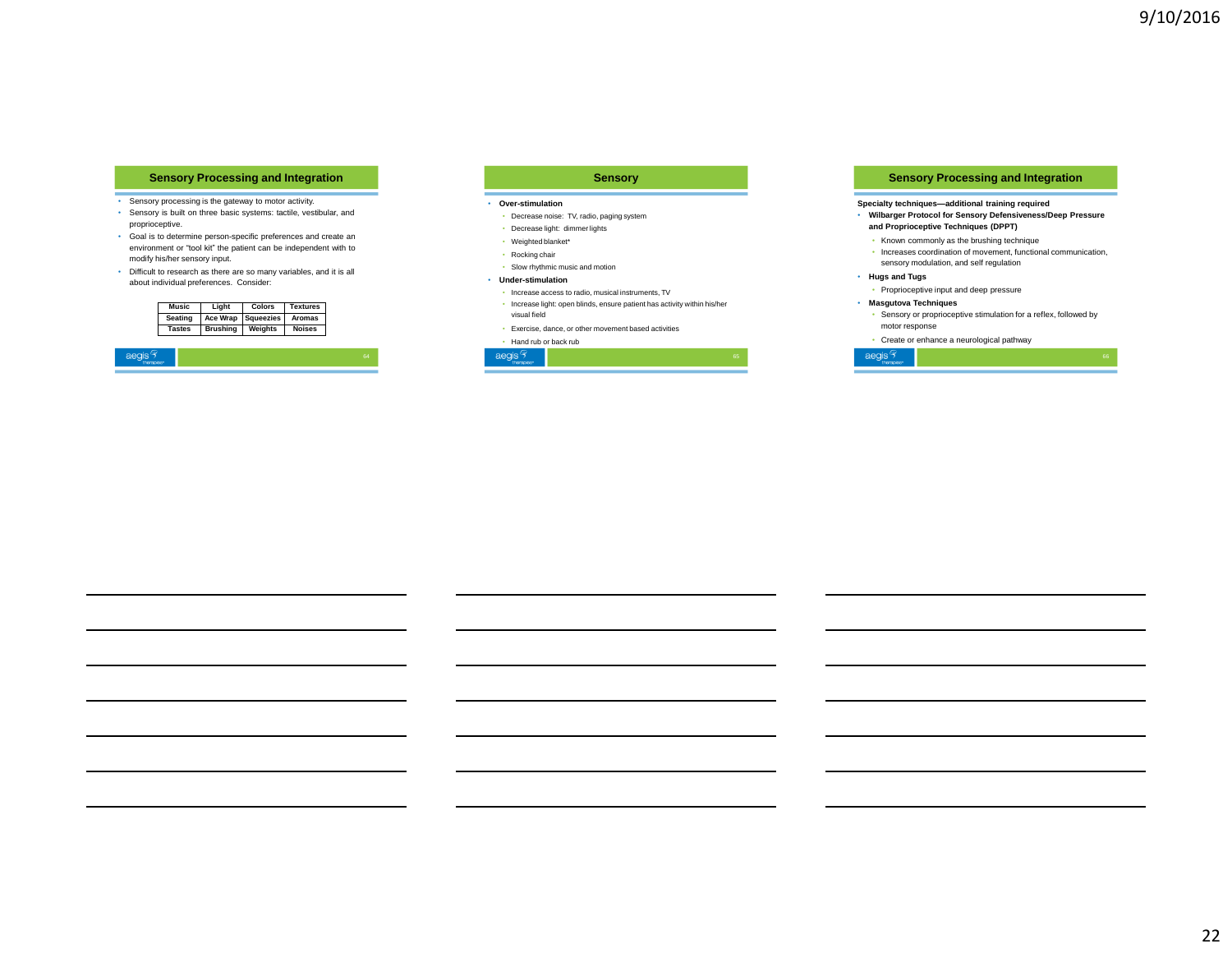### **Visual Perception**

#### • **Visual inattention**

- Daily tasks that require visual motor skills, i.e., tying shoes, putting on socks, putting on makeup
- Activities that require visual motor skills, i.e., peg board, beading
- Train client to recognize need for non-distracting environment
- Client requires a quieter room for functional tasks including dining

| aegis <sup>3</sup>            |  |
|-------------------------------|--|
| بوت<br>therapies <sup>*</sup> |  |
|                               |  |
|                               |  |

**Self Care and IADL Programming**



### **Self Care and IADL Programming**

- **Consistency is key. Routine, routine, routine! Use cueing, checklists, etc.**
- **Include many purposeful tasks**
	- Basic self cares: DAILY work toward self-initiated independence
	- Make the bed: DAILY
	- Clean room: DAILY
	- Sweeping, dusting, vacuuming, setting and clearing tables
	- Folding own clothes

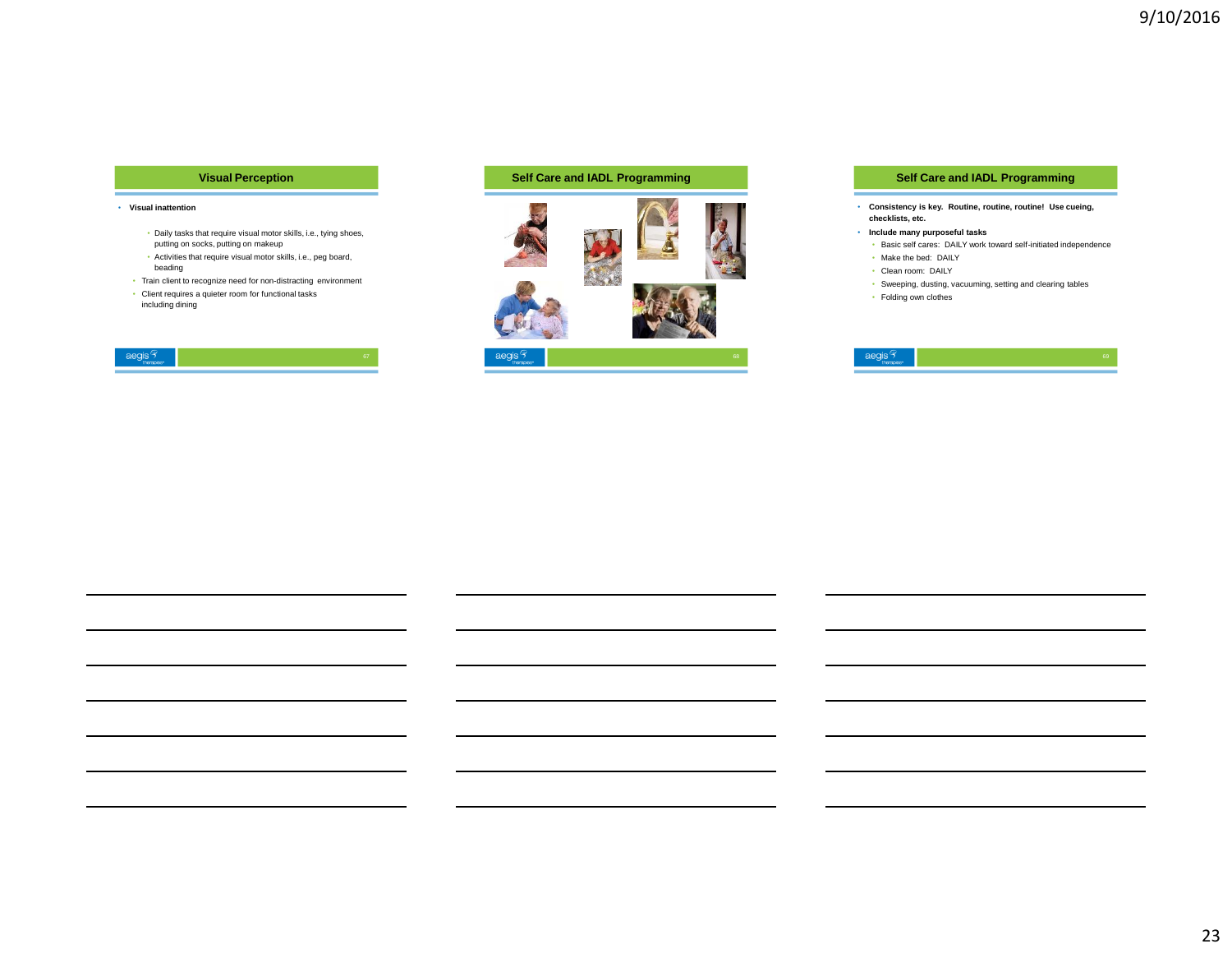### **General Exercise for Mental Health**

### **How does exercise help depression and anxiety?**

#### **Exercise probably helps ease depression in a number of ways, which may include:**

- Releasing feel-good brain chemicals that may ease depression (neurotransmitters and
- endorphins) • Reducing immune system chemicals
- that can worsen depression • Increasing body temperature,
- which may have calming effects

 $\text{aegis} \frac{1}{2}$ 



### **General Exercise for Mental Health**

Exercise has many psychological and emotional benefits. It can help:

• **Gain confidence -** Meeting exercise goals or challenges, even small ones, can boost self-confidence. Getting in shape can also make you feel better about your appearance.

لغا

- **Take your mind off worries -** Exercise is a distraction that can get you away from the cycle of negative thoughts that feed anxiety and depression.
- **Get more social interaction -** Exercise may give the chance to meet or socialize with others. Exchanging a friendly smile or greeting when walking around your neighborhood can help elevate mood.
- **Cope in a healthy way -** Doing something positive to manage anxiety or depression is a healthy coping strategy.

| . . |  |
|-----|--|
|     |  |

#### **Falls Reduction**



24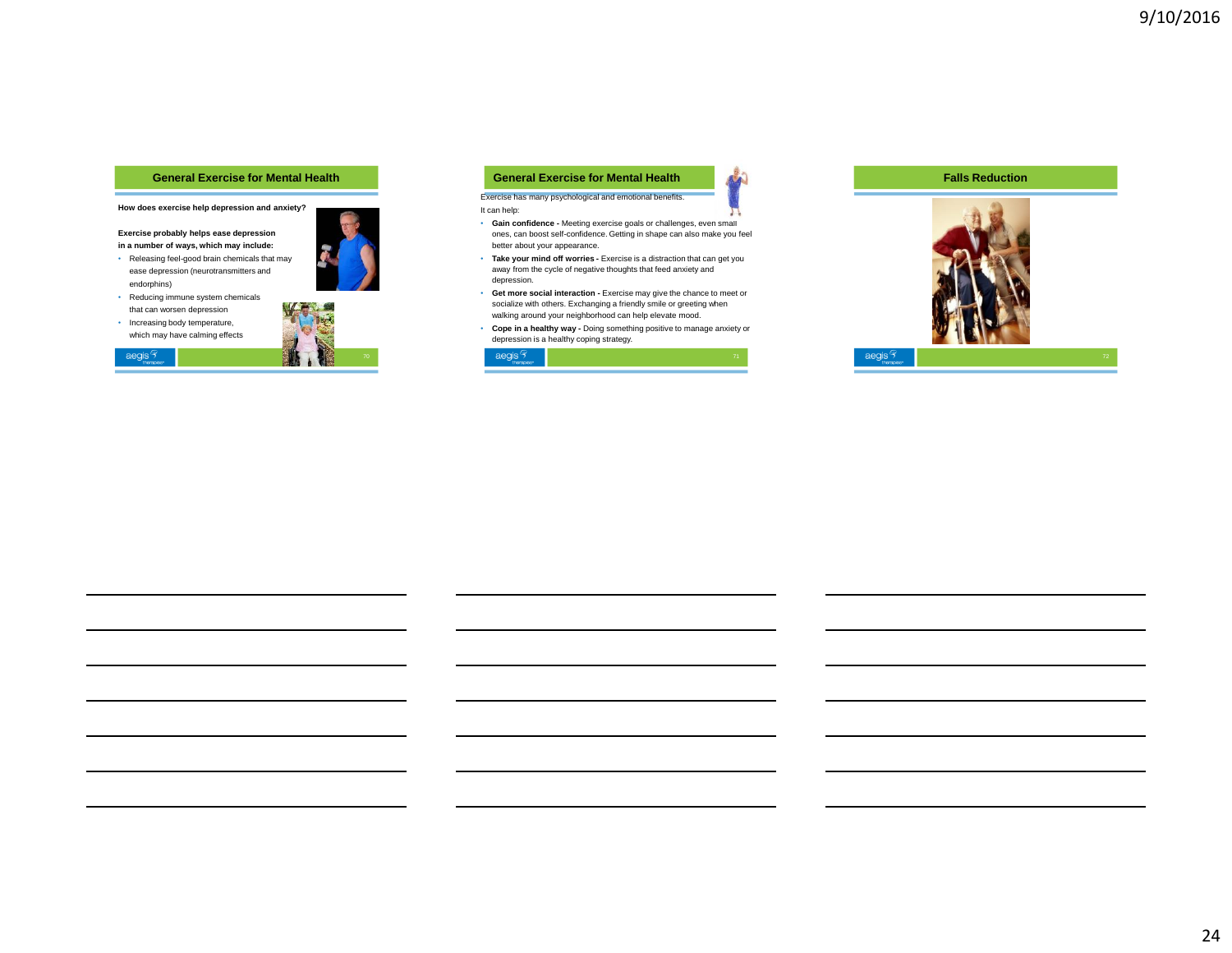### **Falls Reduction**

- **Those with mental health and substance abuse issues are 1.5- 5.times more likely to fall than the general elderly population (Finkelstein et al., 2007)**
- Changes with disease process
	- Cognition
	-
	-
	- Impulsivity Sensory perceptual processing Hallucinations and/or delusions
	-
- Motor control and motor planning Refer to medication section, especially PRN medication usage **Select assessments based on interests and ability**
	-
- **Analyze behaviors**
	- Understand fears Observe for attention, hallucinations, delusions





#### **Falls Intervention**

#### • **Medications**

- 2 week lag time before full impact of medication changes • **Wii, Virtual Reality, etc.**
- Many times a younger client is more engaged with this "normalized" activity
- **Balance in kitchen, bathroom, etc.**
- **Use what is already in the room. "Show me how to do it right." "Do you need to use the bathroom?" "Let's walk down and see what they're having for lunch today."**

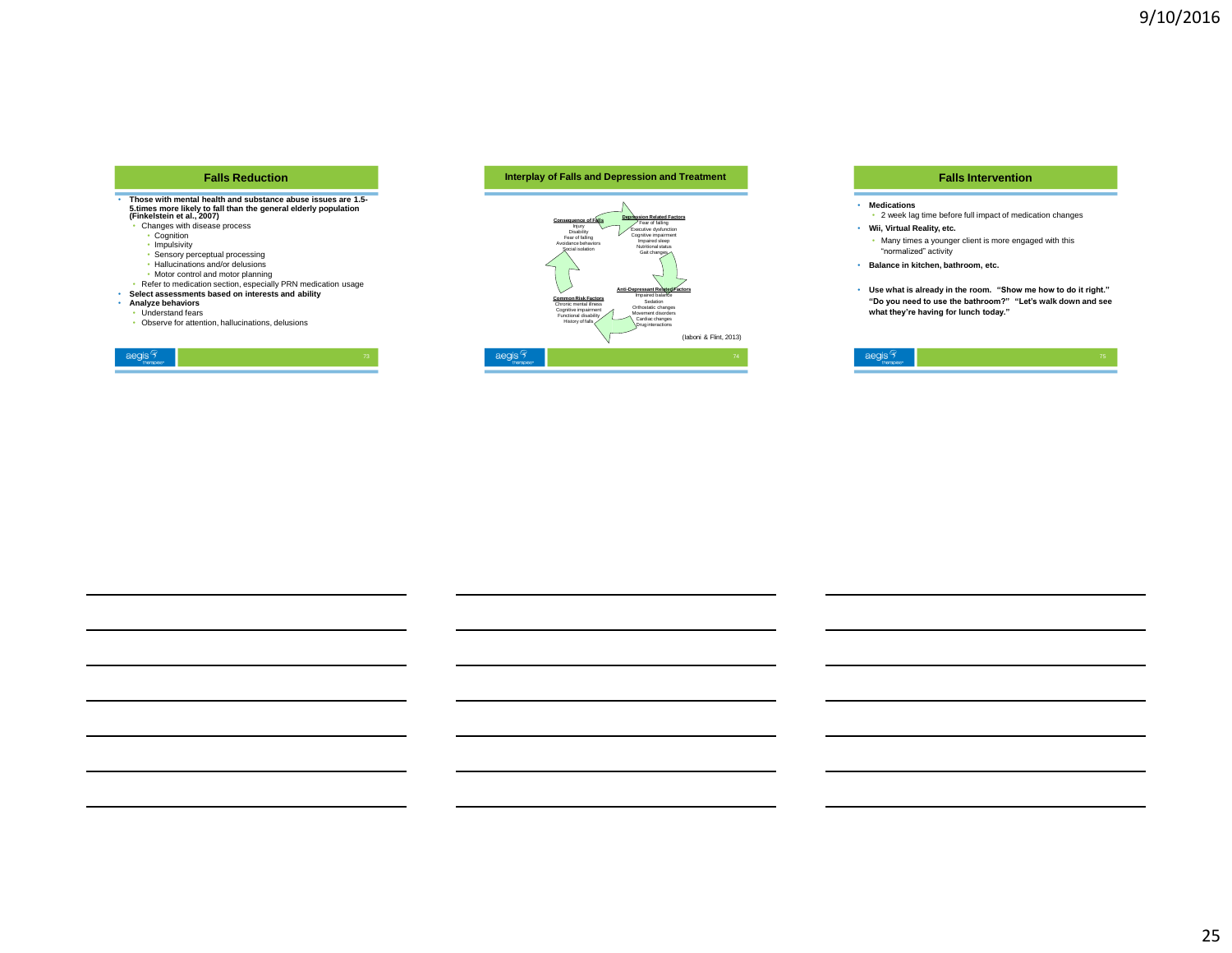### **Falls (continued)**

#### • **Aegis Therapies Programs**

- Balance Management for Patients with Cognitive Impairments
	- Look Up Reach Up
	- Reach High Reach Low
	- Standing Stepping
	- Strengthening During Activity
- Falls and Balance Management
	- Crosswalks from Berg and Tinetti from Balance Management Program Manual
	- Focused intervention based on deficits noted on standardized tests

| $\overline{\text{aegis }^{\mathcal{F}}}$ |  |
|------------------------------------------|--|
|                                          |  |

### **Antecedent Behavior Monitoring Log**

**Directions: All staff should observe resident behaviors for the period indicated. Identify each noted behavior as inhibiting patient's safety or independence.**

**Start Date Time End Date Time** 

**Check If Ongoing**

**Where was the resident?**

**What happened before the behavior? (could be immediately before or earlier in the day)**

**Describe behavior: What did resident say/do?** 

**What did staff do to intervene?**

**What was the resident's response to interventions?**



### **Behavior Tracking Tools**

|                                              | Baseline | Week <sub>1</sub> | Week <sub>2</sub> | Week3 | Week 4 |
|----------------------------------------------|----------|-------------------|-------------------|-------|--------|
| Behavior 1                                   |          |                   |                   |       |        |
|                                              |          |                   |                   |       |        |
| Behavior Modification Techniques             |          |                   |                   |       |        |
|                                              |          |                   |                   |       |        |
|                                              |          |                   |                   |       |        |
| Behavior 2                                   |          |                   |                   |       |        |
|                                              |          |                   |                   |       |        |
| Behavior Modification Techniques             |          |                   |                   |       |        |
|                                              |          |                   |                   |       |        |
|                                              |          |                   |                   |       |        |
| Medications or Changes                       |          |                   |                   |       |        |
| Impact of side effects?                      |          |                   |                   |       |        |
|                                              |          |                   |                   |       |        |
| Nursing Consult?                             |          |                   |                   |       |        |
| Pharmacy Consult?                            |          |                   |                   |       |        |
| Doctor Consult?                              |          |                   |                   |       |        |
| Notes:                                       |          |                   |                   |       |        |
| $\overline{\phantom{1}}$                     |          |                   |                   |       |        |
| aegis <sup>5</sup><br>therapies <sup>*</sup> |          |                   |                   |       | 78     |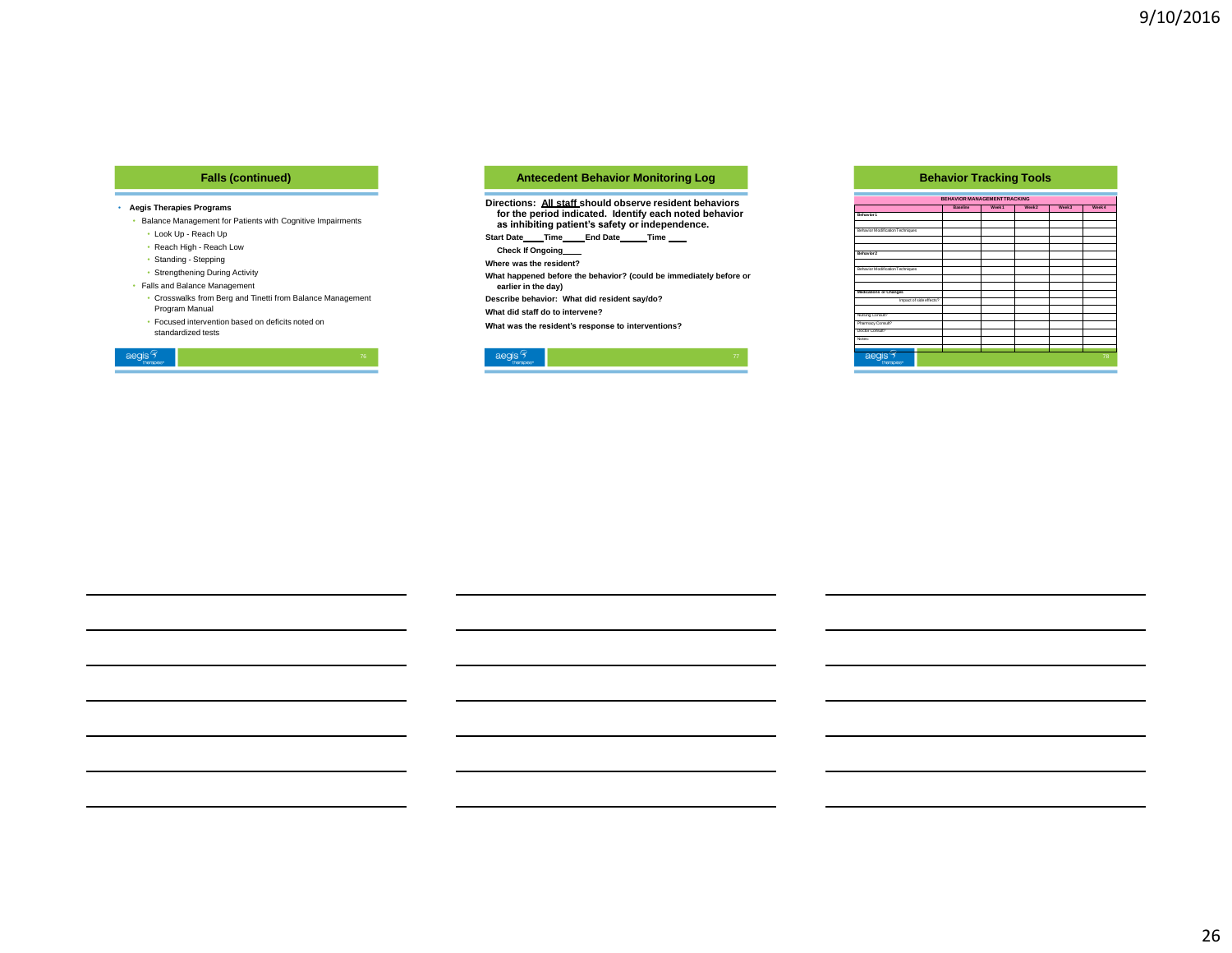### **Transition from Skilled Therapy**



### **Transition Considerations** • **Communication** • Guardian • Mental health practitioner • Family or support system • Social worker • Interdisciplinary team • **Cognitive scores** • **Commitment through courts** • **Community resources** • **Housing availability**  $\text{aegis} \frac{\mathcal{C}}{\mathcal{C}}$

### **Skilled Nursing Facility/Long-Term Care**

 $\text{aegis} \frac{\mathcal{C}}{\mathcal{C}}$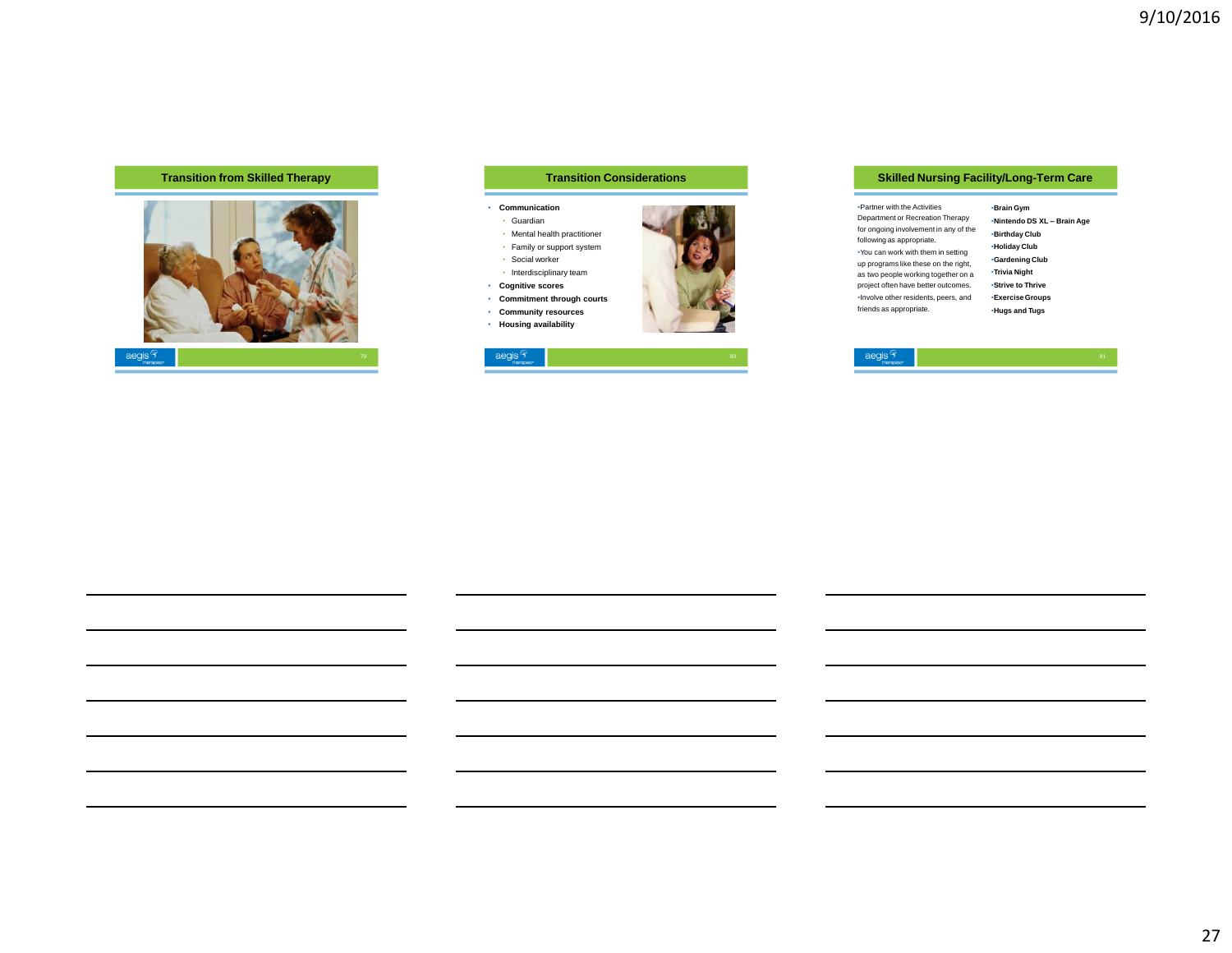### **Supportive Housing or Home**

#### **Community Integration Activities – Use the Community Integration Questionnaire**

- Grocery store/drug store make lists and purchases
- Calls to get prescriptions refilled medication management
- Go to the bank money management
- How to structure the day
- Meal planning and practice in the environment
- Take the bus, call to set up transportation
- Navigating using maps, bus schedule, GPS/phone
- Go out for coffee or to a restaurant
- Social appropriateness, how to ask for help, dealing with verbal confrontations

|--|

### **Supportive Housing or Home**

• **Use the social worker – either the SNF social worker or a community or county social worker, as they are the experts**

#### • **Friends, family, and public support**

- Home health psychiatric nursing is available
- Case workers
- Guardianship
- Caregiver education
- Find actual commitment
- **Supportive work options**
- **Leisure activity analysis and options for implementation**



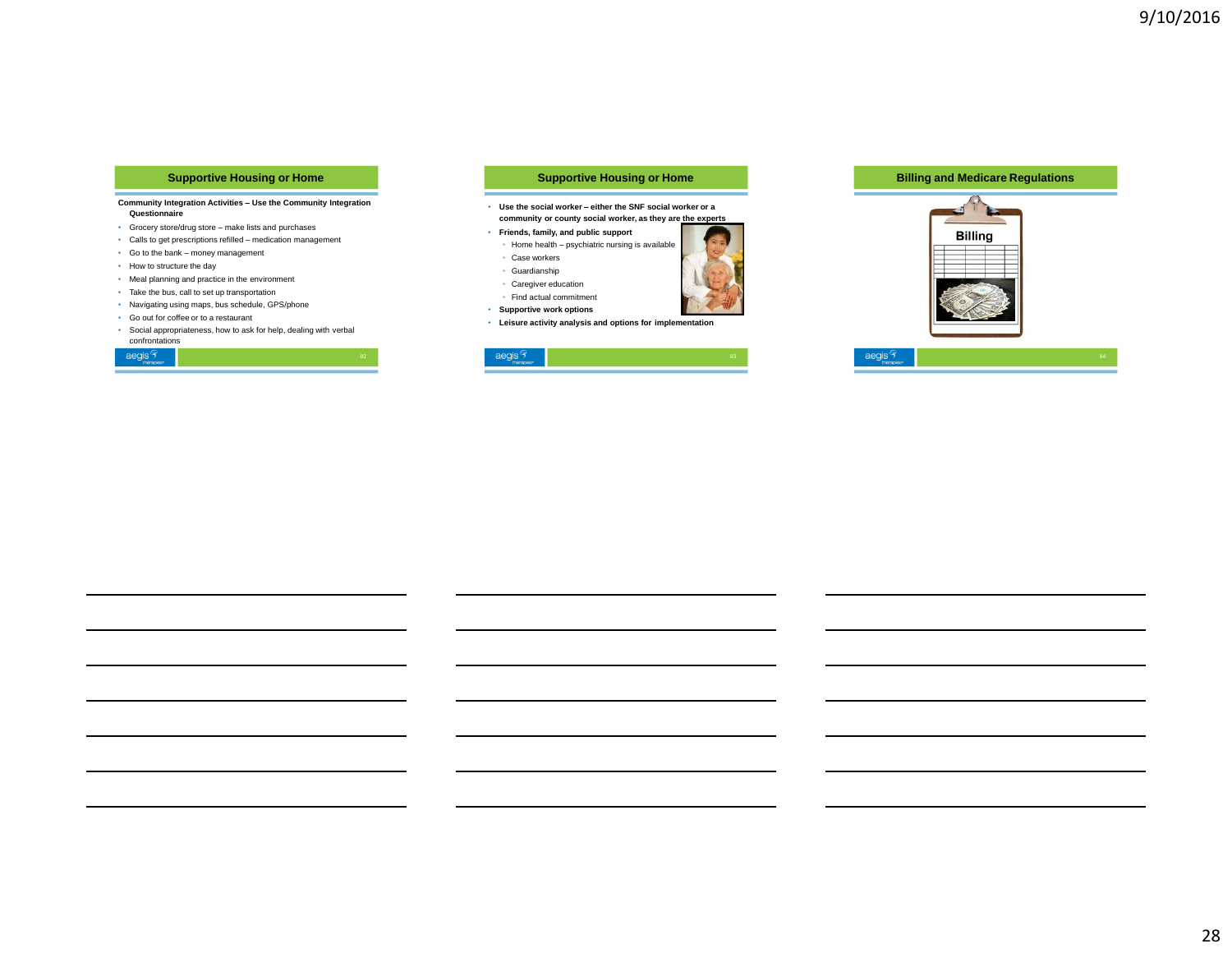### **Billing Codes (As of July 11, 2014)**

#### • **Know your MAC and the LCDs**

- WPS
	- Development of Cognitive Skills: …persons with acquired cognitive impairments resulting from head trauma or acute neurologic events including CVA…not indicated for patients with chronic progressive brain conditions without reasonable potential for restoration.
	- SI: …techniques used in treatment for adults should be coded with CPT code 97112.
- Cahaba
- Development of Cognitive Skills: …Restore ONLY. Must be billed with other OT procedures. Must show ability to retain learned info. Just memory improvement is not covered, must be functional.



#### **Billing Codes (As of July 11, 2014)**

#### • **NGS and CGS**

- SI: …should be used infrequently with Medicare population
- Cognitive Skills Development is usually billed inclusive in other codes. Coverage for 97532 is limited to the following conditions: • 310.1 Personality change due to conditions classified elsewhere
- 310.81 Pseudobulbar affect
- 310.89 Other specified nonpsychotic mental disorders following organic brain
- damage 310.9 Unspecified nonpsychotic mental disorder following organic brain
- damage **First Coast:** 97532 is for neurological disorders.
- 
- **Novitas**
	- Some states—a chronic progressive condition must have potential for restoration. ∙ Other states—soft language that some reviewers could restrict coverage if the only<br>diagnosis is dementia. It may be medically necessary for patients with acquired<br>cognitive impairments from head trauma, acute neurologic

#### Other states-no restrictions.

#### • **Palmetto and Noridian: No specific restrictions**



#### **Billing**

#### **This is from the SNF Medicare Manual:**

- Skilled observation and assessment may also be required for patients whose primary condition and needs are psychiatric in nature or for patients who, in addition to their physical problems, have a secondary psychiatric diagnosis.
- These patients may exhibit acute psychological symptoms, such as depression, anxiety, or agitation, which require skilled observation and assessment such as observing for indications of suicidal or hostile behavior.
- However, these conditions often require considerably more specialized, sophisticated nursing techniques and physician attention than is available in most participating SNFs.

#### Therefore, these cases must be carefully documented.

| aegis <sup>6</sup> |  |
|--------------------|--|
|                    |  |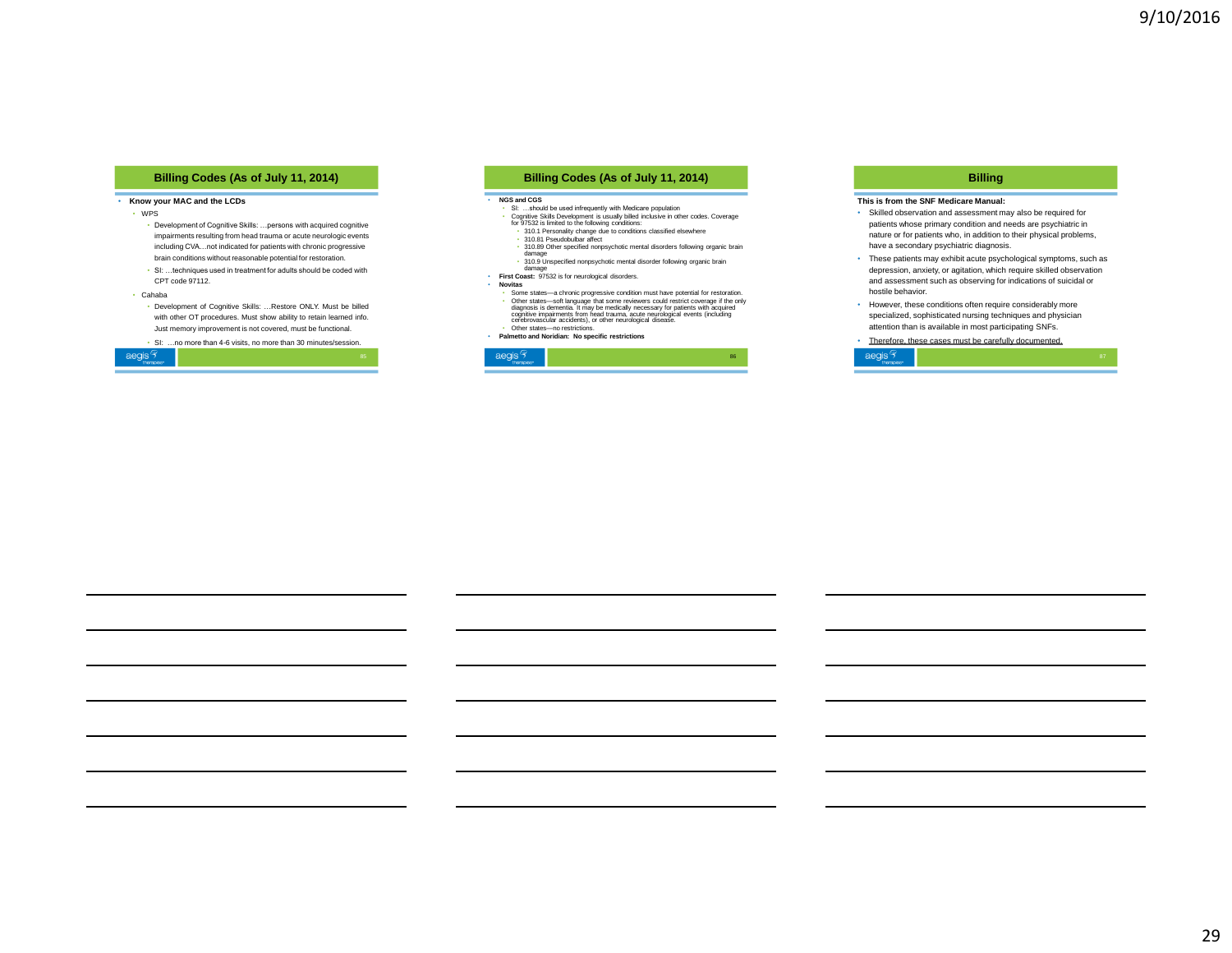**Billing**

#### **This is from the Outpatient (Part B) Medicare Manual:**

- Occupational therapy is … treatment concerned with improving or restoring functions which have been impaired by illness or injury or, where function has been permanently lost or reduced by illness or injury, to improve the individual's ability to perform those tasks required for independent functioning.
- Such therapy may involve: The planning, implementing, and supervising of individualized therapeutic activity programs as part of an overall "active treatment" program for a patient with a diagnosed psychiatric illness, e.g., the use of sewing activities which require following a pattern to reduce confusion and restore reality orientation for a schizophrenic patient.

 $\text{aegis} \frac{1}{2}$ 

#### **Billing**

#### **Application of Medicare Guidelines to OT Services**

- …However, where an individual's motivational needs are not related to a specific diagnosed psychiatric illness, the meeting of such needs does not usually require an individualized therapeutic program. Such needs can be met through general activity programs or the efforts of other professional personnel involved in the care of the patient. Patient motivation is an appropriate and inherent function of all health disciplines, which is interwoven with other functions performed by such personnel for the patient.
- Accordingly, since the special skills of an occupational therapist are not required, an occupational therapy program for individuals who do not have a specific diagnosed psychiatric illness is not to be considered reasonable and necessary for the treatment of an illness or injury. Services furnished under such a program are not covered.

| <b>GOOD</b><br><b>ACCOM</b> |  |
|-----------------------------|--|
|                             |  |

#### **Documentation**

**How to enhance documentation specific for the mental health components of care**



| <b>Anglie 9</b><br><b>Contract Contract</b><br>lerapies <sup>,</sup> |  |
|----------------------------------------------------------------------|--|
|                                                                      |  |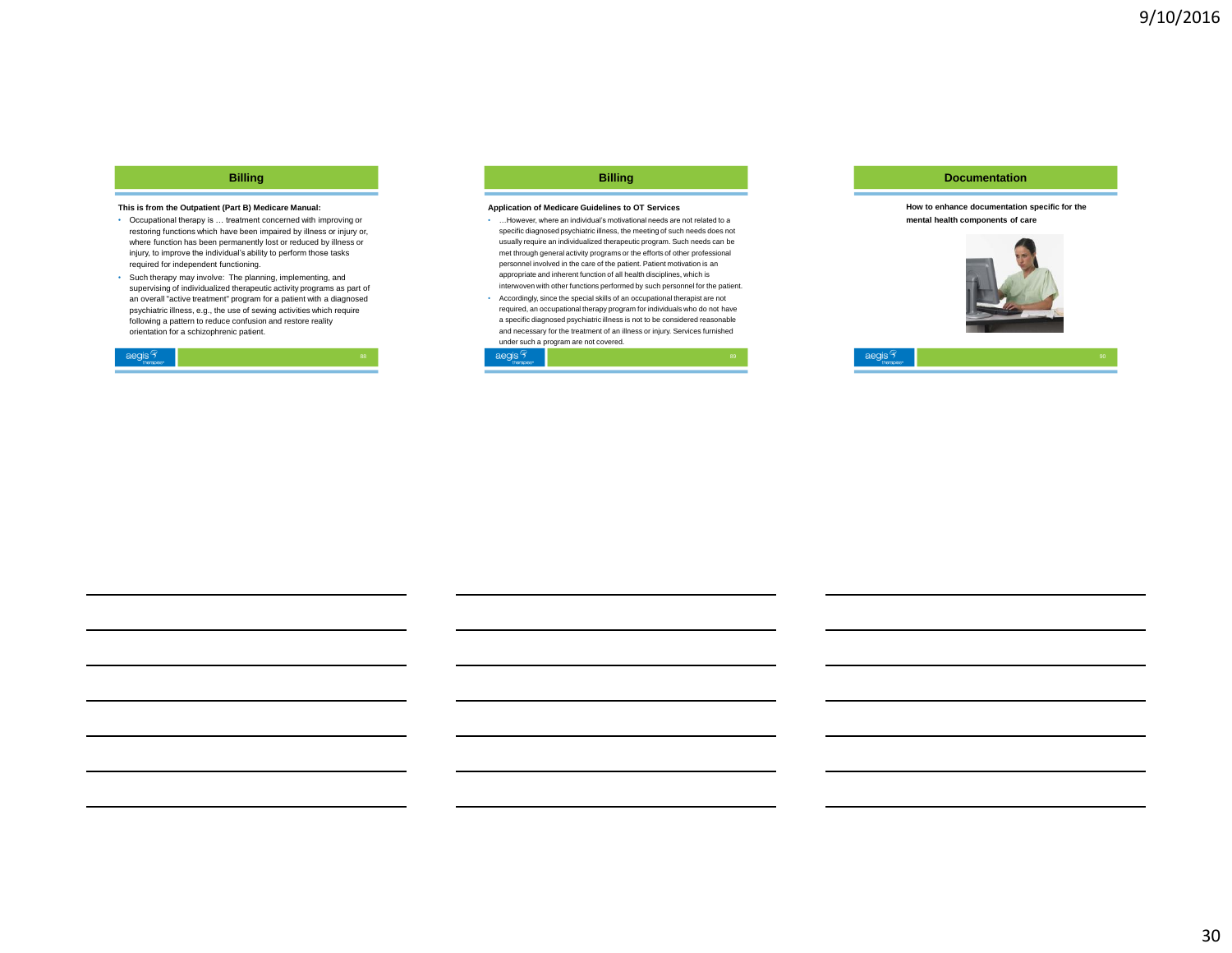### **Documentation Responsibility**

- Documentation throughout the course of the therapy episode is a professional responsibility and a legal requirement.
- Documentation is necessary for reimbursement. Insufficient or absent documentation is not going to justify to any payer source that the services were reasonable, necessary, and appropriately billed to allow approval of your claim for payment.
- Documentation should be clear and convincing.
	- Sell to the reviewer through telling the patient's "story." • That this patient's **condition is so complex** that it will
	- improve only through the skilled intervention of a therapist.
	- That the treatments we are providing are indeed **skilled** and could not be provided by anyone but a therapist.

 $\text{aegis} \frac{1}{2}$ 

### **Mandatory for MDS**

#### • **MDS Section E - Behaviors, includes frequency**

- Hallucinations and delusions
- Physical and verbal behavior directed toward self or others, including impact on self (rejection of care) or others
- **MDS Section D - Mood, symptoms within the last 2 weeks**

#### • Little interest in doing things

- Feeling down or depressed, bad about oneself, life not worth it
- Sleep or appetite disturbance
- Low energy, moving so slowly that others notice
- Poor concentration

#### • Short tempered



**Addendum**

# **Wandering and Attention Span**

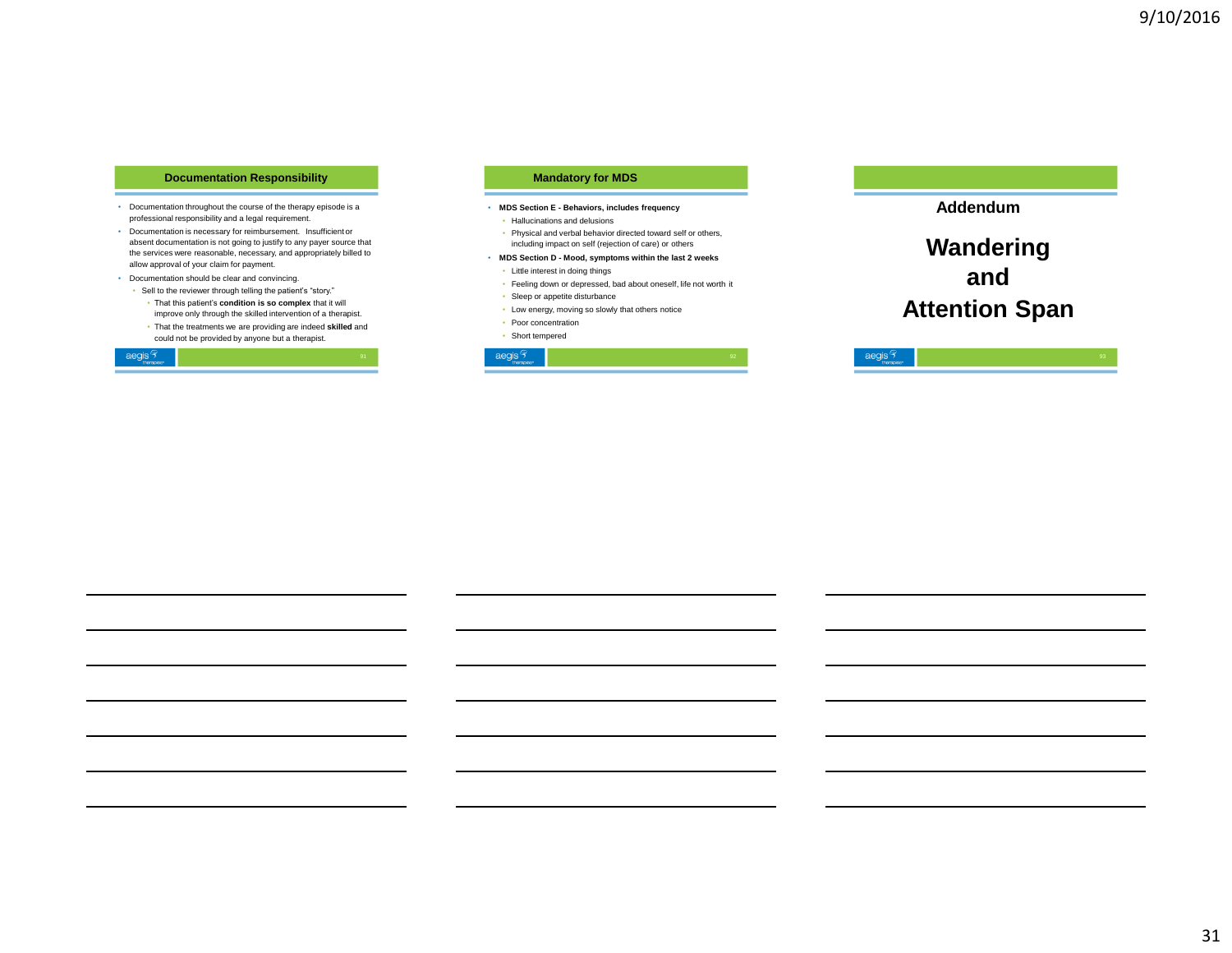### **Wandering**





### **Types of Wandering (continued)**

#### • **Exit Seeker**

- They repeatedly attempt to leave their environment. • They will generally tell you they are looking for someone or something and need to go somewhere.
- They are obsessed with returning home because they cannot
- recall why they are there or don't want to be where they are.
- There can also be a remnant of previous work role or an attempt for the person to put meaning and purpose into his/her life.

### • **Akathesiac**

- Restlessness and pacing behavior.
- This can be as a result of prolonged use of psychotropic medications.
- Other drugs can also cause the restlessness.

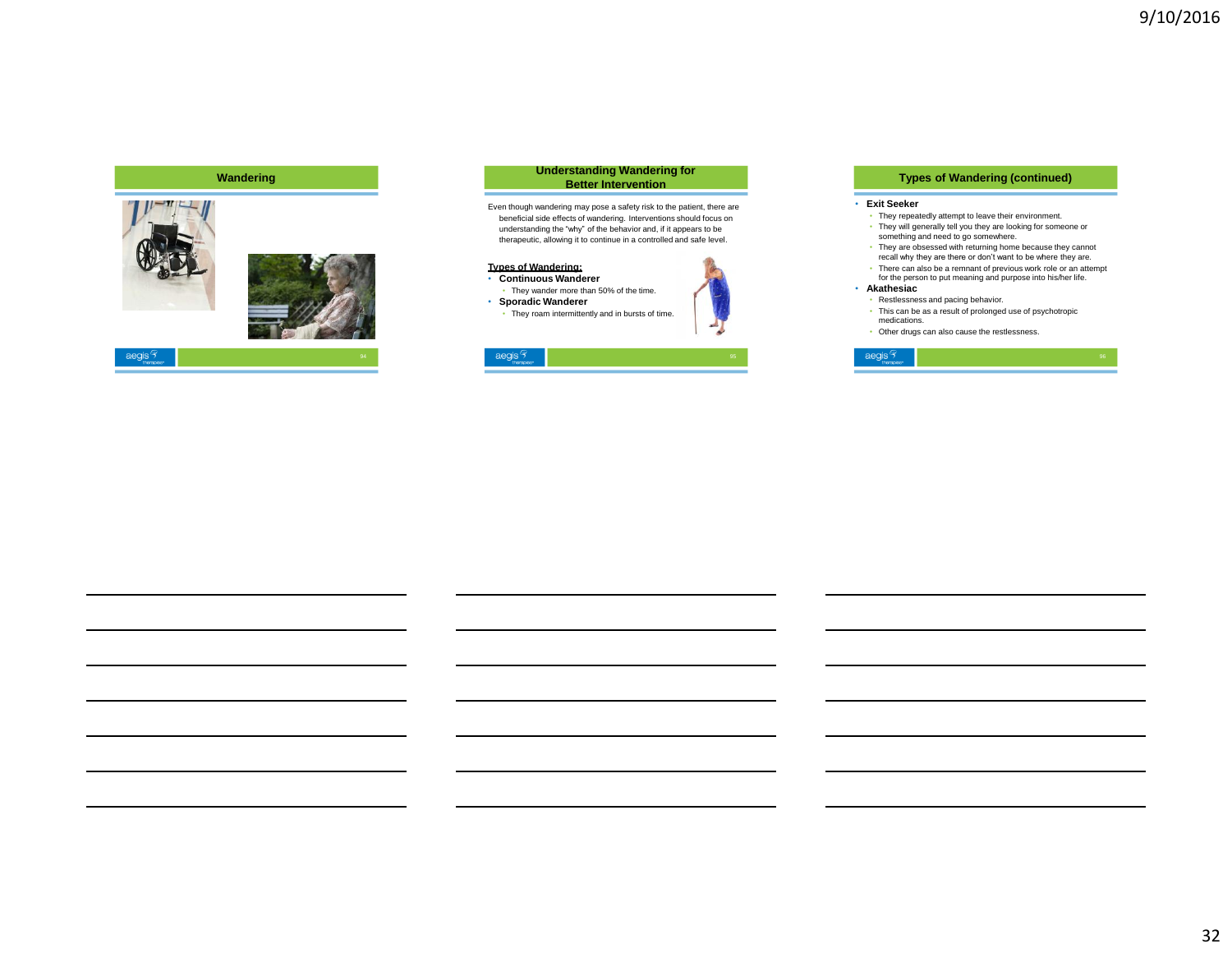### **Types of Wandering (continued)**

#### • **Modeler**

- Because of their cognitive impairment, they get caught up in following someone else.
- This is also a type of *echopraxia*, the involuntary mimicking of another's behavior. If the person they are mimicking leaves an area, they too want to leave.
- **Self-Stimulator**
	- They may focus on the desire to turn the knob of a door. • They may not necessarily care about leaving but rather getting stimulation from the physical action of opening the door.
- Others may wander for something to do.
- 
- May wander down the hallway touching everything repeatedly. • This type of wandering is often a sign of under-stimulation or lack of structure.

| ,,,,,,,,,,,,, |  |
|---------------|--|
|               |  |

#### **Wandering**

#### **To analyze the wandering behavior, assess the following:**

- Does the patient have enough social interaction, or has it
- decreased?
- Does the patient have a history of relieving stress through physical exercise?
- Does the patient have a long history of wandering?
- Can the patient find his/her bathroom/bed/kitchen independently?
- What time of day does the wandering seem to be most prevalent?
- What type of wandering is exhibited?
- Does wandering increase after family visits?
- Is the day structured with meaningful activities?
- Are there any underlying unmet physical needs (hunger, pain, etc.)



### **Attention Span**

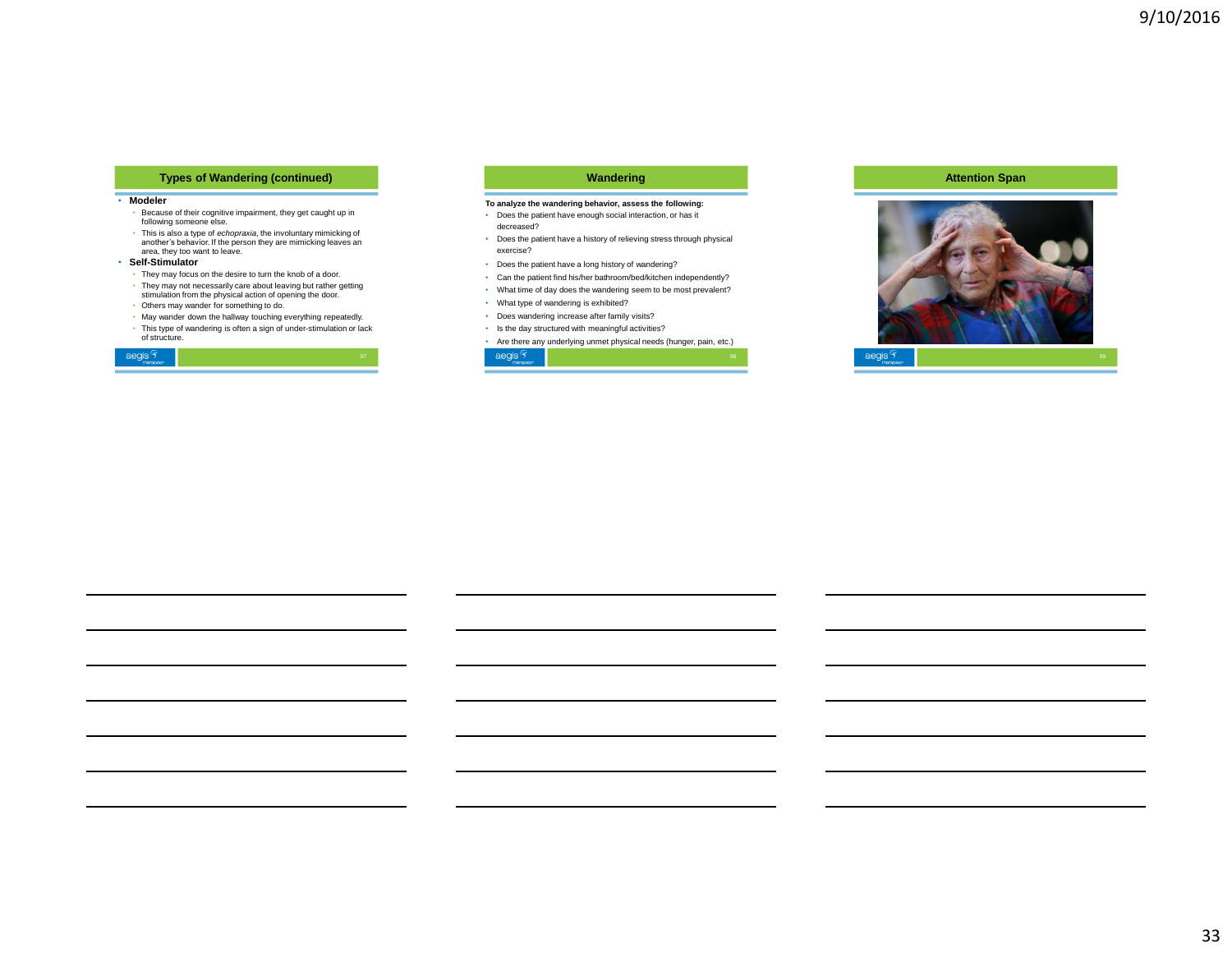#### **Attention Span**

- **Attention can be subdivided into four components:**
	- Sustained attention: Ability to maintain task vigilance over the course of the task, maintaining accuracy until completion without the need for re-direction or re-instruction.
	- Selective attention: Ability to attend to specific and necessary stimuli required to complete a task or succeed in a situation. Requires the selection of salient information and disregard for non-pertinent information.
	- Alternating attention: Allows the capability to focus on a task, tolerate an interruption, and return to the original task while maintaining the set and the accuracy.
	- Divided attention: Ability to respond to the demands of more than one stimulus at a given time.

#### **Attention Span Assessment**

- **Assess for early signs of loss of attention such as:**
- Stopping a task midstream
- Avoidance of certain environments such as refusal to go to therapy gym when others are there or refusal to go to the dining room for meals
- Insistence on doing same tasks in therapy every day
- Agitation and resistance when more challenging activities are introduced
- **Determine maximum attention times and modify tasks to fit that time frame**



#### **Attention Span Interventions**

- Adjust the presentation so that the patient does not have to differentiate between the stimulus that requires action and the extraneous information.
- Gradually increase distraction in a systematic way to evaluate effectiveness of compensatory strategies or adaptations you have made.
- Train caregivers on approach to eliminate distraction, remove distraction if performance deteriorates, and provide appropriate cueing to regain attention to select task if distraction interrupts.
- Teach the patient to self identify warning signs of loss of attention or triggers and what to do about them.